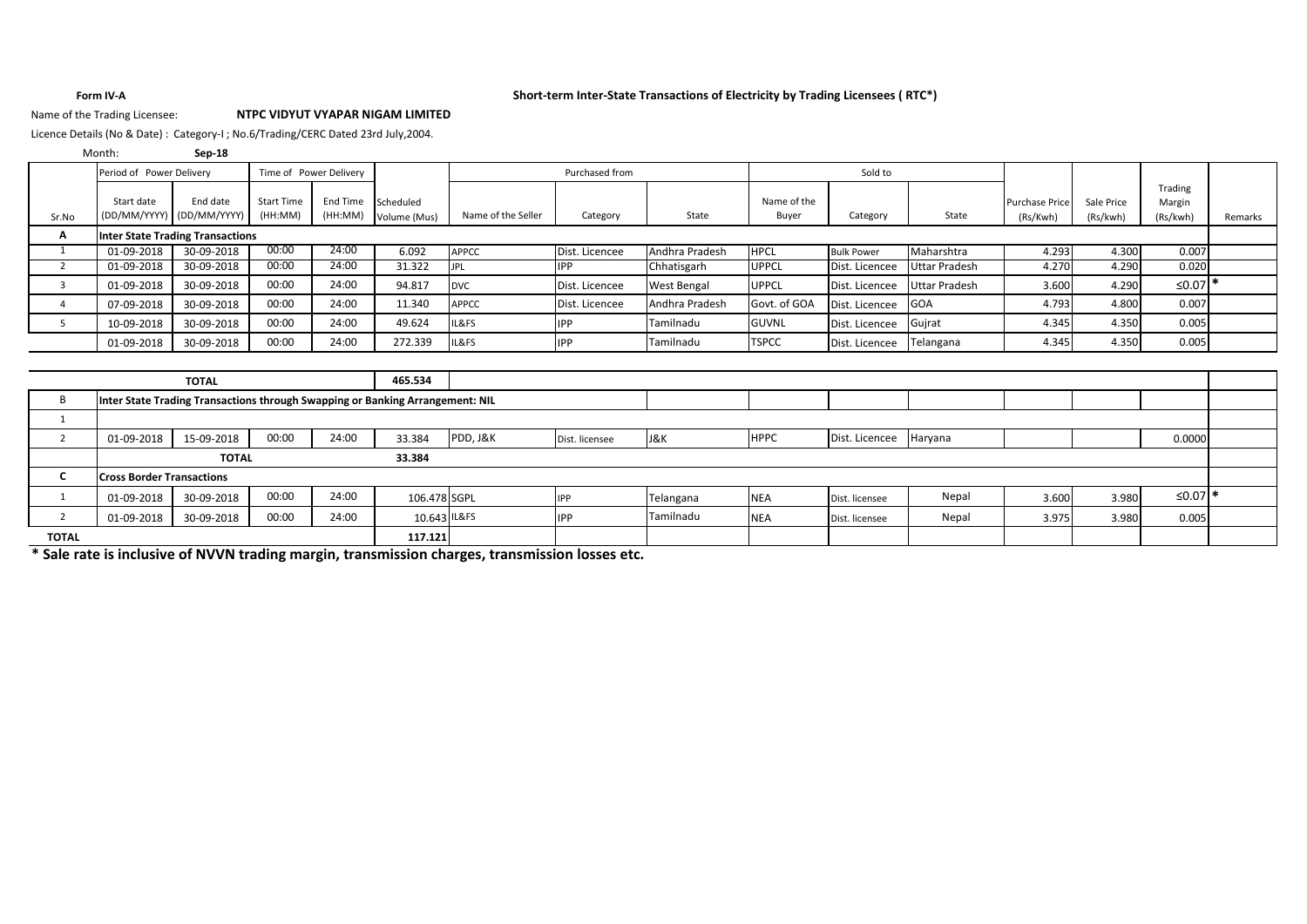### **Form IV-B Short-term Inter-State Transactions of Electricity by Trading Licensees ( Peak\*)**

### Name of the Trading Licensee: **NTPC VIDYUT VYAPAR NIGAM LIMITED**

Licence Details (No & Date) : Category-I ; No.6/Trading/CERC Dated 23rd July,2004.

#### **Sep-18** Month:

|       | Period of Power Delivery                                                      |                          |                              | Time of Power Delivery<br>Scheduled |                          |               | Purchased from             |       | Sold to              |                |         | <b>Purchase Price</b> | Sale Price | Trading            |         |
|-------|-------------------------------------------------------------------------------|--------------------------|------------------------------|-------------------------------------|--------------------------|---------------|----------------------------|-------|----------------------|----------------|---------|-----------------------|------------|--------------------|---------|
| Sr.No | Start date<br>(DD/MM/YYYY                                                     | End date<br>(DD/MM/YYYY) | <b>Start Time</b><br>(HH:MM) | End Time<br>(HH:MM)                 | Volume (Mus) Name of the | Seller        | Category                   | State | Name of the<br>Buyer | Category       | State   | (Rs/Kwh)              | (Rs/kwh)   | Margin<br>(Rs/kwh) | Remarks |
| A     | Inter State Trading Transactions: NIL                                         |                          |                              |                                     |                          |               |                            |       |                      |                |         |                       |            |                    |         |
|       |                                                                               | 06-09-2018 07-09-2018    | 19:30                        | 23:00                               | 0.535                    | <b>CSPDCL</b> | Dist. Licencee Chhatisgarh |       | <b>HPPC</b>          | Dist. Licencee | Haryana |                       |            | 0.0145             |         |
|       |                                                                               |                          |                              |                                     | 0.535                    |               |                            |       |                      |                |         |                       |            |                    |         |
| в     | Inter State Trading Transactions through Swapping or Banking Arrangement: NIL |                          |                              |                                     |                          |               |                            |       |                      |                |         |                       |            |                    |         |
|       | <b>NIL</b><br><b>Cross Border Transactions</b>                                |                          |                              |                                     |                          |               |                            |       |                      |                |         |                       |            |                    |         |

\* Peak = Peak Period (Evening Peak from 17:00hrs to 23:00hrs). Peak period may be revised by the commission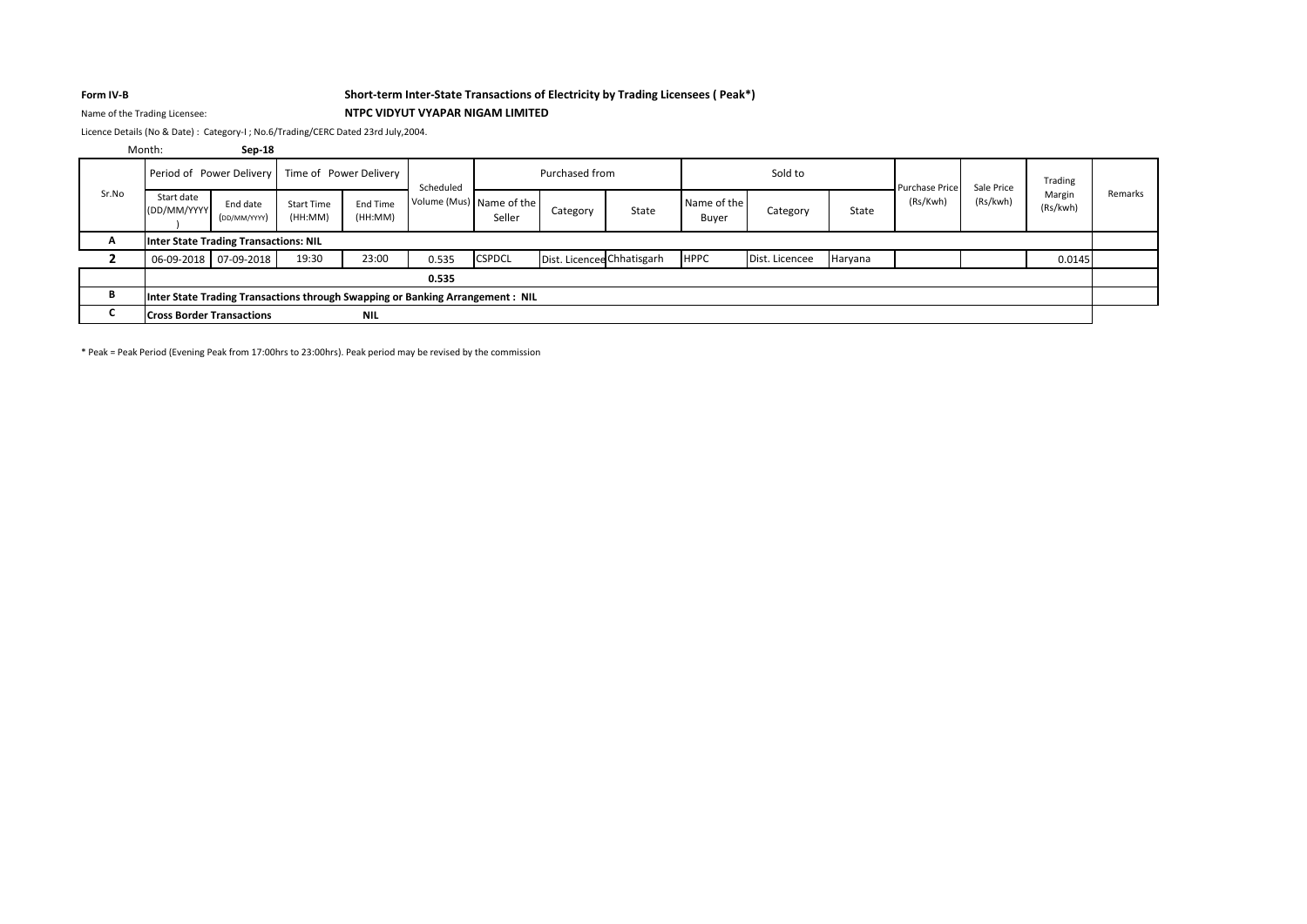### **Form IV-C Short-term Inter-State Transactions of Electricity by Trading Licensees ( Other than Peak & RTC)**

## Name of the Trading Licensee: **NTPC VIDYUT VYAPAR NIGAM LIMITED**

Licence Details (No & Date) : Category-I ; No.6/Trading/CERC Dated 23rd July,2004.

#### Month: **Sep-18**

|                                                                                     | Period of Power Delivery                        |            | Time of Power Delivery |                     |                           | Purchased from        |                |                             | Sold to           |                    |           | <b>Purchase Price</b> |                        | Trading            |         |
|-------------------------------------------------------------------------------------|-------------------------------------------------|------------|------------------------|---------------------|---------------------------|-----------------------|----------------|-----------------------------|-------------------|--------------------|-----------|-----------------------|------------------------|--------------------|---------|
| Sr.No                                                                               | Start date<br>(DD/MM/YYYY) (DD/MM/YYYY) (HH:MM) | End date   | <b>Start Time</b>      | End Time<br>(HH:MM) | Scheduled Volume<br>(Mus) | Name of the<br>Seller | Category       | State                       | Name of the Buver | Category           | State     | (Rs/Kwh)              | Sale Price<br>(Rs/kwh) | Margin<br>(Rs/kwh) | Remarks |
| A                                                                                   | <b>Inter State Trading Transactions: Nil</b>    |            |                        |                     |                           |                       |                |                             |                   |                    |           |                       |                        |                    |         |
|                                                                                     | 01-09-2018                                      | 30-09-2018 | 10:00                  | 18:00               | 7.088                     | APPCC                 | Dist. Licencee | Andhra Pradesh Govt. of GOA |                   | Dist. Licencee GOA |           | 4.813                 | 4.820                  | 0.007              |         |
| $\overline{ }$<br>$\epsilon$                                                        | 14-09-2018                                      | 14-09-2018 | 00:00                  | 12:00               | 0.240                     | <b>TSECL</b>          | Dist. licensee | Tripura                     | <b>MEECL</b>      | Dist. licensee     | Meghalaya |                       |                        | 0.0200             |         |
|                                                                                     |                                                 | Total      |                        |                     | 7.328                     |                       |                |                             |                   |                    |           |                       |                        |                    |         |
| В<br>Inter State Trading Transactions through Swapping or Banking Arrangement : NIL |                                                 |            |                        |                     |                           |                       |                |                             |                   |                    |           |                       |                        |                    |         |
|                                                                                     | <b>Cross Border Transactions</b><br><b>NIL</b>  |            |                        |                     |                           |                       |                |                             |                   |                    |           |                       |                        |                    |         |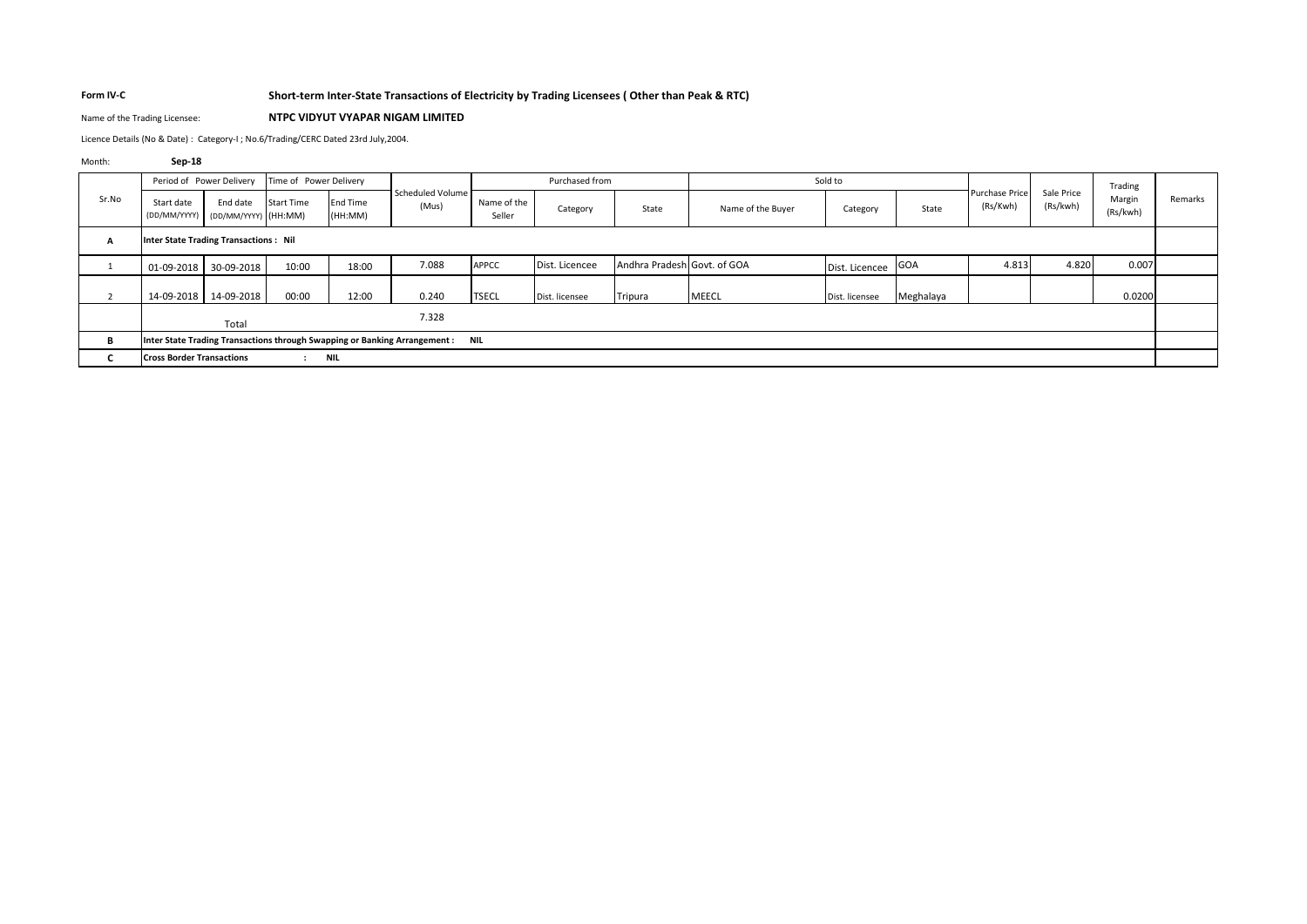#### **Form IV-D Long-term Inter-State Transactions of Electricity by Trading Licensees**

Name of the Trading Licensee: **NTPC VIDYUT VYAPAR NIGAM LIMITED**

Licence Details (No & Date) : Category-I ; No.6/Trading/CERC Dated 23rd July,2004.

### **Month: Aug-18**

### **FORM IV-D**

| MONUL Aug-10        |                                                                                                                                        |                                                                          |                         |                                  |                                  |                          |                       |                        |                           |                            |                                                             |                                                    |                                       |                                 |                                 | ש־יו ויורוש ו     |         |
|---------------------|----------------------------------------------------------------------------------------------------------------------------------------|--------------------------------------------------------------------------|-------------------------|----------------------------------|----------------------------------|--------------------------|-----------------------|------------------------|---------------------------|----------------------------|-------------------------------------------------------------|----------------------------------------------------|---------------------------------------|---------------------------------|---------------------------------|-------------------|---------|
|                     |                                                                                                                                        |                                                                          |                         | <b>Actually Scheduled Volume</b> |                                  |                          | <b>Purchased From</b> |                        |                           | Sold To                    |                                                             |                                                    | Purchase Price                        |                                 | Sale Price                      |                   | Remarks |
| Sr. No.             |                                                                                                                                        | Period of transaction                                                    | NVVN-<br>Solar<br>Power | NVVN-<br>Coal<br>Power           | Total<br><b>Bundled</b><br>Power | Name of<br>Seller        | Category              | State                  | Name of<br>Buyer          | Category                   | State                                                       | Wtd. Avg.<br>Rate of<br><b>NVVN-Solar</b><br>Power | Avg.Rate<br>of NVVN-<br>Coal<br>Power | <b>Bundled</b><br>Power<br>Rate | <b>Bundled</b><br>Power<br>Rate | Trading<br>Margin |         |
|                     | Date From                                                                                                                              | Date To                                                                  | <b>MUs</b>              | <b>MUs</b>                       | MUs                              |                          |                       |                        |                           |                            |                                                             | Rs / kWh                                           | Rs / kWh                              | Rs / kWh                        | Rs / kWh                        | Rs / kWh          |         |
|                     | Inter-State & Intra-State Trading Transactions                                                                                         |                                                                          |                         |                                  |                                  |                          |                       |                        |                           |                            |                                                             |                                                    |                                       |                                 |                                 |                   |         |
| 1                   | $1-Aug-18$                                                                                                                             | 31-Aug-18                                                                | 7.942                   | 62.370                           | 70.312                           |                          |                       | Solar<br>Projects      | <b>JVVNL</b>              |                            | Distributio Rajasthan                                       |                                                    |                                       |                                 |                                 |                   |         |
| $\overline{2}$      | 1-Aug-18                                                                                                                               | 31-Aug-18                                                                | 6.354                   | 49.896                           | 56.249                           |                          |                       | located in             | JdVVNL                    |                            | Distributio Rajasthan                                       |                                                    | 2.834                                 | 3.690                           | 3.760                           | 0.07              |         |
| 3                   | $1-Aug-18$                                                                                                                             | 31-Aug-18                                                                | 5.560                   | 43.659                           | 49.218                           |                          |                       | Rajasthan,             | <b>AVVNL</b>              |                            | Distributio Rajasthan                                       |                                                    |                                       |                                 |                                 |                   |         |
| 4                   | $1-Aug-18$                                                                                                                             | 31-Aug-18                                                                | 5.727                   | 18.630                           | 24.357                           |                          |                       | Punjab,<br>Uttar       | <b>PSPCL</b>              | Distributio Punjab         |                                                             |                                                    | 2.833                                 | 4.614                           | 4.684                           | 0.07              |         |
| 5                   | $1-Aug-18$                                                                                                                             | 31-Aug-18                                                                | 13.084                  | 44.744                           | 57.828                           |                          |                       | Pradesh,               | UPPCL                     | Distribution U P           |                                                             |                                                    | 2.861                                 | 4.568                           | 4.638                           | 0.07              |         |
| $6***$              | $1-Aug-18$                                                                                                                             | 31-Aug-18                                                                | 3.157                   | 0.000                            | 3.157                            | NVVN-                    |                       | Karnataka<br>, Orissa, | <b>DVC</b>                | Governmer DVC              |                                                             |                                                    | 0.000                                 | 10.409                          | 10.479                          | 0.07              |         |
| $\overline{7}$      | $1-Aug-18$                                                                                                                             | 31-Aug-18                                                                | 2.829                   | 12.298                           | 15.127                           | Solar                    |                       | Andhra                 | <b>GRIDCO</b>             | <b>Distributiol Orissa</b> |                                                             |                                                    | 3.170                                 | 4.524                           | 4.594                           | 0.07              |         |
| 8                   | $1-Aug-18$                                                                                                                             | 31-Aug-18                                                                | 7.892                   | 44.789                           | 52.681                           | Power<br>rom Solar       |                       | Pradesh,<br>Tamil      | WBSEDCL                   |                            | <b>Distributiol West Bengal</b>                             |                                                    | 2.892                                 | 4.018                           | 4.088                           | 0.07              |         |
| 9                   | 1-Aug-18                                                                                                                               | 31-Aug-18                                                                | 0.785                   | 2.576                            | 3.361                            | Projects<br>(JNNSM       |                       | Nadu,                  | <b>APDCL</b>              | Distributiol Assam         |                                                             |                                                    | 3.362                                 | 5.007                           | 5.077                           | 0.07              |         |
| 10                  | $1-Aug-18$                                                                                                                             | 31-Aug-18                                                                | 1.109                   | 11.649                           | 12.758                           | Phase-I)                 |                       | Maharash               | <b>MSEDCL</b>             |                            | Distributio Maharashtra                                     |                                                    | 2.850                                 | 3.507                           | 3.577                           | 0.07              |         |
| 11                  | $1-Aug-18$                                                                                                                             | 31-Aug-18                                                                | 3.020                   | 13.866                           | 16.886                           | &<br>NVVN-               | Generator<br>s        | tra<br>&               | CSPDCL                    |                            | Distributio Chhatisgarh                                     | 10.4090                                            | 2.850                                 | 4.202                           | 4.272                           | 0.07              |         |
| 12                  | $1-Aug-18$                                                                                                                             | 31-Aug-18                                                                | 1.461                   | 10.365                           | 11.826                           | Coal                     |                       | Northern               | <b>TSSPDCL</b>            |                            | Distributio Telangana                                       |                                                    | 4.079                                 | 4.861                           | 4.931                           | 0.07              |         |
| 13                  | $1-Aug-18$                                                                                                                             | 31-Aug-18                                                                | 0.610                   | 4.327                            | 4.937                            | Power<br>from            |                       | Region =<br>FGUTPS-    | <b>TSNPDCL</b>            | Distributio                | Telangana                                                   |                                                    |                                       |                                 |                                 |                   |         |
| 14                  | $1-Aug-18$                                                                                                                             | 31-Aug-18                                                                | 0.682                   | 4.305                            | 4.987                            | unallocate<br>d quota of |                       | 1,2 3 & 4,             | APEPDCL                   |                            | Distributio Andhra Prade                                    |                                                    | 4.080                                 | 4.945                           | 5.015                           | 0.07              |         |
| 15                  | $1-Aug-18$                                                                                                                             | 31-Aug-18                                                                | 1.308                   | 8.257                            | 9.565                            | <b>NTPC</b>              |                       | NCTPS-2,               | APSPDCL                   |                            | Distributio Andhra Prade                                    |                                                    |                                       |                                 |                                 |                   |         |
| 16                  | 1-Aug-18                                                                                                                               | 31-Aug-18                                                                | 0.607                   | 1.601                            | 2.208                            | <b>Stations</b>          |                       | RhTPS-1,2              | &3, SSTPS- <b>TANGEDC</b> |                            | Distributio Tamil Nadu                                      |                                                    | 4.077                                 | 5.817                           | 5.887                           | 0.07              |         |
| 17                  | $1-Aug-18$                                                                                                                             | 31-Aug-18                                                                | 4.884                   | 10.469                           | 15.352                           |                          |                       | 1,                     | <b>BESCOM</b>             |                            | Distributio Karnataka                                       |                                                    |                                       |                                 |                                 |                   |         |
| 18                  | 1-Aug-18                                                                                                                               | 31-Aug-18                                                                | 1.556                   | 3.335                            | 4.891                            |                          |                       | Western<br>Region =    | <b>GESCOM</b>             |                            | Distributio Karnataka                                       |                                                    |                                       |                                 |                                 |                   |         |
| 19                  | 1-Aug-18                                                                                                                               | 31-Aug-18                                                                | 1.998                   | 4.283                            | 6.281                            |                          |                       | KSTPS-1                | <b>HESCOM</b>             |                            | Distributio Karnataka                                       |                                                    | 4.079                                 | 6.093                           | 6.163                           | 0.07              |         |
| 20                  | $1-Aug-18$                                                                                                                             | 31-Aug-18                                                                | 0.829                   | 1.776                            | 2.605                            |                          |                       | &3,                    | <b>MESCOM</b>             |                            | Distributio Karnataka                                       |                                                    |                                       |                                 |                                 |                   |         |
| 21                  | 1-Aug-18                                                                                                                               | 31-Aug-18                                                                | 1.204                   | 2.582                            | 3.786                            |                          |                       | MSTPS-<br>1&2          | <b>CESC</b>               |                            | Distributio Karnataka                                       |                                                    |                                       |                                 |                                 |                   |         |
|                     | <b>Total</b>                                                                                                                           |                                                                          | 72.596                  | 355.777                          | 428.373                          |                          |                       |                        |                           |                            |                                                             |                                                    |                                       |                                 |                                 |                   |         |
|                     | Wtd. Average Rate for Power from NTPC Stations as per CERC tariff based on scheduled energy by Discoms, ** Coal Power diverted by MoP. |                                                                          |                         |                                  |                                  |                          |                       |                        |                           |                            |                                                             |                                                    |                                       |                                 |                                 |                   |         |
| Month:              |                                                                                                                                        | Aug-18<br>Period of Power Delivery                                       | Time of Power Delivery  |                                  |                                  |                          | Purchased from        |                        |                           | Sold to                    |                                                             |                                                    |                                       |                                 |                                 |                   |         |
| Sr.No               | Start date                                                                                                                             | End date                                                                 | <b>Start Time</b>       | End Time                         | Scheduled<br>Volume (Mus)        | Name of the              | Category              | State                  | Name of the               | Category                   | State                                                       | Sale Price<br>(Rs/kwh)                             | Margin                                |                                 |                                 |                   |         |
| $\,$ 1 $\,$         | (DD/MM/YYYY)<br>01-09-2018                                                                                                             | (DD/MM/YYYY)<br>30-09-2018                                               | (HH:MM)<br>00:00        | HH:MM)<br>24:00                  | 0.969                            | Seller<br><b>ICFPL</b>   | <b>IPP</b>            | Gujarat                | Buyer<br>Govt. of GOA     | Government GOA             |                                                             | 7.990                                              |                                       | 0.07 Solar Power                |                                 |                   |         |
|                     |                                                                                                                                        | <b>TOTAL</b>                                                             |                         |                                  | 0.969                            |                          |                       |                        |                           |                            |                                                             |                                                    |                                       |                                 |                                 |                   |         |
| B                   |                                                                                                                                        | Inter State Trading Transactions through Swapping or Banking Arrangement |                         |                                  |                                  |                          |                       | <b>NIL</b>             |                           |                            |                                                             |                                                    |                                       |                                 |                                 |                   |         |
| c                   | <b>Cross Border Transactions</b>                                                                                                       |                                                                          |                         |                                  |                                  |                          |                       |                        |                           |                            |                                                             |                                                    |                                       |                                 |                                 |                   |         |
| $\mathbf{1}$        | 01-09-2018                                                                                                                             | 30-09-2018                                                               | 00:00                   | 24:00                            |                                  | 147.796 NTPC Stations    | Generator             | ISGS                   | NVVN A/c BPDI             | Nodal agency               | for Bangladesh                                              | 2.5624#                                            | $≤0.07$                               |                                 |                                 |                   |         |
| $\overline{2}$<br>3 | 01-09-2018<br>10-09-2018                                                                                                               | 30-09-2018<br>30-09-2018                                                 | 00:00<br>00:00          | 24:00<br>24:00                   | 97.531 TSECL<br>149.739 DVC      |                          | Generator             | Tripura                |                           | NVVN A/c BPDI Nodal agency | for Bangladesh<br>NVVN A/c BPDI Nodal agency for Bangladesh | 6.0343<br>3.9145*                                  | $≤0.07$                               |                                 |                                 |                   |         |
|                     |                                                                                                                                        | <b>TOTAL</b>                                                             |                         |                                  | 395.066                          |                          | Generator             | West Bengal            |                           |                            |                                                             |                                                    |                                       |                                 |                                 |                   |         |
|                     |                                                                                                                                        |                                                                          |                         | * 1\$=₹ 71.60                    |                                  |                          |                       |                        |                           |                            | # As per CERC notified tariff of respective stations        |                                                    |                                       |                                 |                                 |                   |         |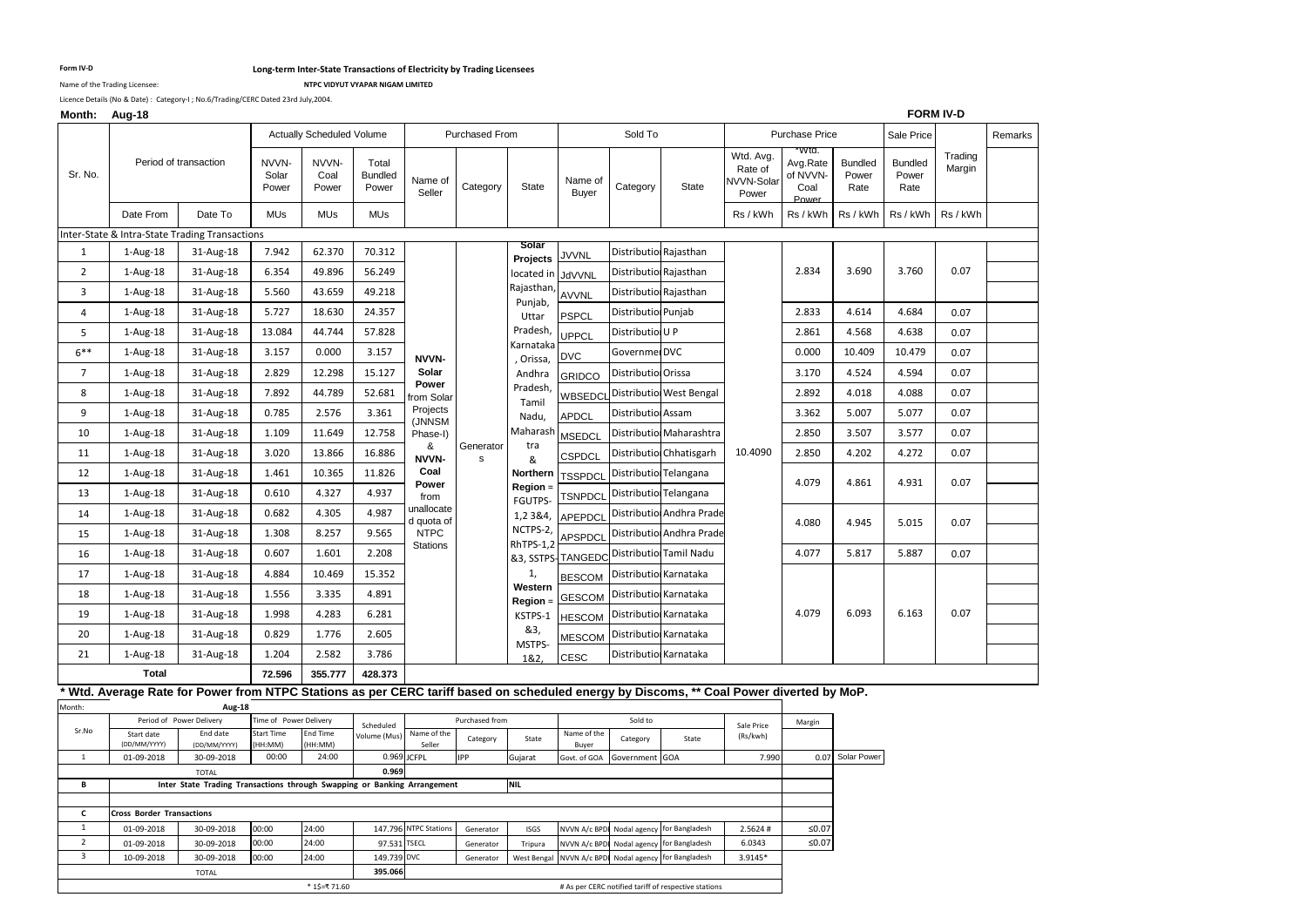## Form IV-E Intra-State Transactions of Electricity by Trading Licensees

Name of the Trading Licensee: NTPC VIDYUT VYAPAR NIGAM LIMITED

Licence Details (No & Date) : Category-I ; No.6/Trading/CERC Dated 23rd July,2004.

| Sr. No. | <b>Total Transacted Volume (Mus)</b> | <b>State</b>        |
|---------|--------------------------------------|---------------------|
|         |                                      | Nil                 |
|         |                                      |                     |
|         | <b>Long Term Transactions</b>        |                     |
|         | 3.642                                | Andaman and Nicobar |
|         |                                      |                     |
|         |                                      |                     |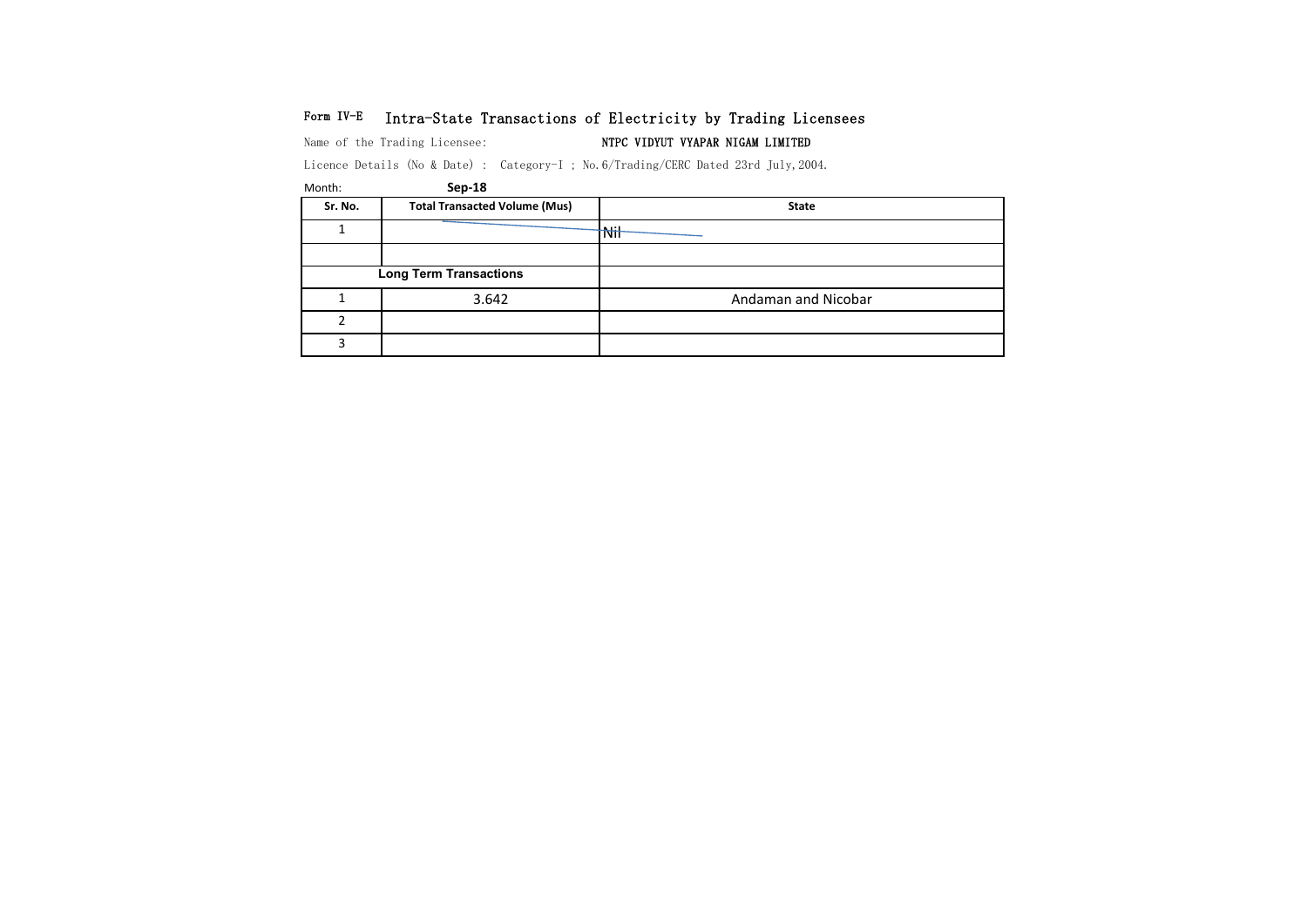## Form IV-F Day Ahead Power Exchange Transactions of Electricity by Trading Licensees

## Name of the Trading Licensee: Name of the Trading Licensee: NTPC VIDYUT VYAPAR NIGAM LIMITED

Licence Details (No & Date) : Category-I ; No.6/Trading/CERC Dated 23rd July,2004.

| Month:           | Sep-18                  |                        | Form IV-F                 |                      |                          |              |                    |  |  |
|------------------|-------------------------|------------------------|---------------------------|----------------------|--------------------------|--------------|--------------------|--|--|
|                  |                         | <b>Total Scheduled</b> |                           | <b>Purchase from</b> | Sold to                  |              | Margin             |  |  |
| SI <sub>No</sub> | <b>Date of Delivery</b> | Volume (MUs)           | Name of Seller / Name     | <b>State</b>         | Name of Buyer /          | <b>State</b> | charged<br>(₹/kwh) |  |  |
| 1                | 01-Sep-18               | 0.394000 BGTPP         | of PX                     | Assam                | Name of PX<br><b>IEX</b> |              | ≤ $0.04$           |  |  |
| $\overline{2}$   | 01-Sep-18               | 0.047600 IEX           |                           |                      | <b>CNNR</b>              | Kerala       | ≤ $0.04$           |  |  |
| 3                | 01-Sep-18               |                        | 0.517000 Govt. of Goa     | Goa                  | <b>IEX</b>               |              | ≤ $0.04$           |  |  |
|                  |                         | 0.269000 IEX           |                           |                      | Govt. of Goa             |              |                    |  |  |
| 4                | 01-Sep-18               |                        |                           |                      | IEX                      | Goa          | ≤ $0.04$           |  |  |
| 5                | 01-Sep-18               |                        | 0.000825 Kawas GPS        | Gujarat              |                          |              | ≤0.04              |  |  |
| 6                | 01-Sep-18               | 0.021150 IEX           |                           | <b>Tamil Nadu</b>    | <b>KLXM</b>              | Kerala       | ≤ $0.04$           |  |  |
| $\overline{7}$   | 01-Sep-18               |                        | 0.277068 NLC TS-I Exp     |                      | IEX                      |              | ≤ $0.04$           |  |  |
| 8                | 01-Sep-18               |                        | 1.645448 NLC TS-II STG I  | <b>Tamil Nadu</b>    | <b>IEX</b>               |              | $≤0.04$            |  |  |
| 9                | 01-Sep-18               |                        | 2.419320 NLC TS-II STG II | Tamil Nadu           | IEX                      |              | ≤ $0.04$           |  |  |
| 10               | 01-Sep-18               | 0.074400 IEX           |                           |                      | <b>NMMH</b>              | Karnataka    | ≤0.04              |  |  |
| 11               | 01-Sep-18               | 0.081600 SIL           |                           | Andhra Pradesh       | IEX                      |              | ≤ $0.04$           |  |  |
| 12               | 01-Sep-18               | 0.205000 TSECL         |                           | Tripura              | IEX                      |              | ≤ $0.04$           |  |  |
| 13               | 01-Sep-18               | 0.413750 IEX           |                           |                      | <b>TSECL</b>             | Tripura      | ≤ $0.04$           |  |  |
| 14               | 01-Sep-18               | 0.002628 IEX           |                           |                      | <b>VJMM</b>              | Kerala       | ≤ $0.04$           |  |  |
| 15               | 02-Sep-18               | 0.162875 BGTPP         |                           | Assam                | <b>IEX</b>               |              | ≤0.04              |  |  |
| 16               | 02-Sep-18               | 0.054400 IEX           |                           |                      | <b>CNNR</b>              | Kerala       | ≤ $0.04$           |  |  |
| 17               | 02-Sep-18               | 0.280800 IEX           |                           |                      | GNFC-D                   | Gujarat      | ≤ $0.04$           |  |  |
| 18               | 02-Sep-18               |                        | 1.149250 Govt. of Goa     | Goa                  | IEX                      |              | ≤0.04              |  |  |
| 19               | 02-Sep-18               | 0.113750 IEX           |                           |                      | Govt. of Goa             | Goa          | ≤ $0.04$           |  |  |
| 20               | 02-Sep-18               | 0.027900 IEX           |                           |                      | <b>KLXM</b>              | Kerala       | ≤0.04              |  |  |
| 21               | 02-Sep-18               |                        | 0.581055 NLC TS-I Exp     | Tamil Nadu           | IEX                      |              | ≤ $0.04$           |  |  |
| 22               | 02-Sep-18               |                        | 1.357075 NLC TS-II STG I  | <b>Tamil Nadu</b>    | IEX                      |              | ≤ $0.04$           |  |  |
| 23               | 02-Sep-18               |                        | 2.122488 NLC TS-II STG II | Tamil Nadu           | <b>IEX</b>               |              | ≤ $0.04$           |  |  |
| 24               | 02-Sep-18               | 0.076800 IEX           |                           |                      | <b>NMMH</b>              | Karnataka    | ≤ $0.04$           |  |  |
| 25               | 02-Sep-18               |                        | 0.054300 RSTPS-I & II     | Andhra Pradesh       | IEX                      |              | ≤0.04              |  |  |
| 26               | 02-Sep-18               | 0.028475 RSTPS-III     |                           | Andhra Pradesh       | <b>IEX</b>               |              | ≤ $0.04$           |  |  |
| 27               | 02-Sep-18               | 0.081600 SIL           |                           | Andhra Pradesh       | IEX                      |              | $≤0.04$            |  |  |
| 28               | 02-Sep-18               | 0.208223 SmSTPS-I      |                           | Andhra Pradesh       | <b>IEX</b>               |              | $≤0.04$            |  |  |
| 29               | 02-Sep-18               |                        | 0.102825 SmSTPS-II        | Andhra Pradesh       | IEX                      |              | $≤0.04$            |  |  |
| 30               | 02-Sep-18               | 0.205000 TSECL         |                           | Tripura              | IEX                      |              | $≤0.04$            |  |  |
| 31               | 02-Sep-18               | 0.380000 IEX           |                           |                      | <b>TSECL</b>             | Tripura      | $≤0.04$            |  |  |
| 32               | 02-Sep-18               | 0.005200 IEX           |                           |                      | <b>VJMM</b>              | Kerala       | $≤0.04$            |  |  |
| 33               | 03-Sep-18               | 0.437225 BGTPP         |                           | Assam                | IEX                      |              | $≤0.04$            |  |  |
| 34               | 03-Sep-18               | 0.026775 BRBCL         |                           | <b>Bihar</b>         | IEX                      |              | $≤0.04$            |  |  |
| 35               | 03-Sep-18               | 0.278400 IEX           |                           |                      | GNFC-D                   | Gujarat      | $≤0.04$            |  |  |
| 36               | 03-Sep-18               |                        | 0.343000 Govt. of Goa     | Goa                  | IEX                      |              | $≤0.04$            |  |  |
| 37               | 03-Sep-18               | 0.580000 IEX           |                           |                      | Govt. of Goa             | Goa          | $≤0.04$            |  |  |
| 38               | 03-Sep-18               | 0.020700 IEX           |                           |                      | <b>KLXM</b>              | Kerala       | ≤ $0.04$           |  |  |
| 39               | 03-Sep-18               |                        | 0.451625 NLC TS-I Exp     | Tamil Nadu           | IEX                      |              | $≤0.04$            |  |  |
| 40               | 03-Sep-18               |                        | 1.340488 NLC TS-II STG I  | <b>Tamil Nadu</b>    | IEX                      |              | $≤0.04$            |  |  |
| 41               | 03-Sep-18               |                        | 2.294508 NLC TS-II STG II | Tamil Nadu           | IEX                      |              | $≤0.04$            |  |  |
| 42               | 03-Sep-18               | 0.076800 IEX           |                           |                      | <b>NMMH</b>              | Karnataka    | $≤0.04$            |  |  |
| 43               | 03-Sep-18               |                        | 0.009713 RSTPS-I & II     | Andhra Pradesh       | IEX                      |              | $≤0.04$            |  |  |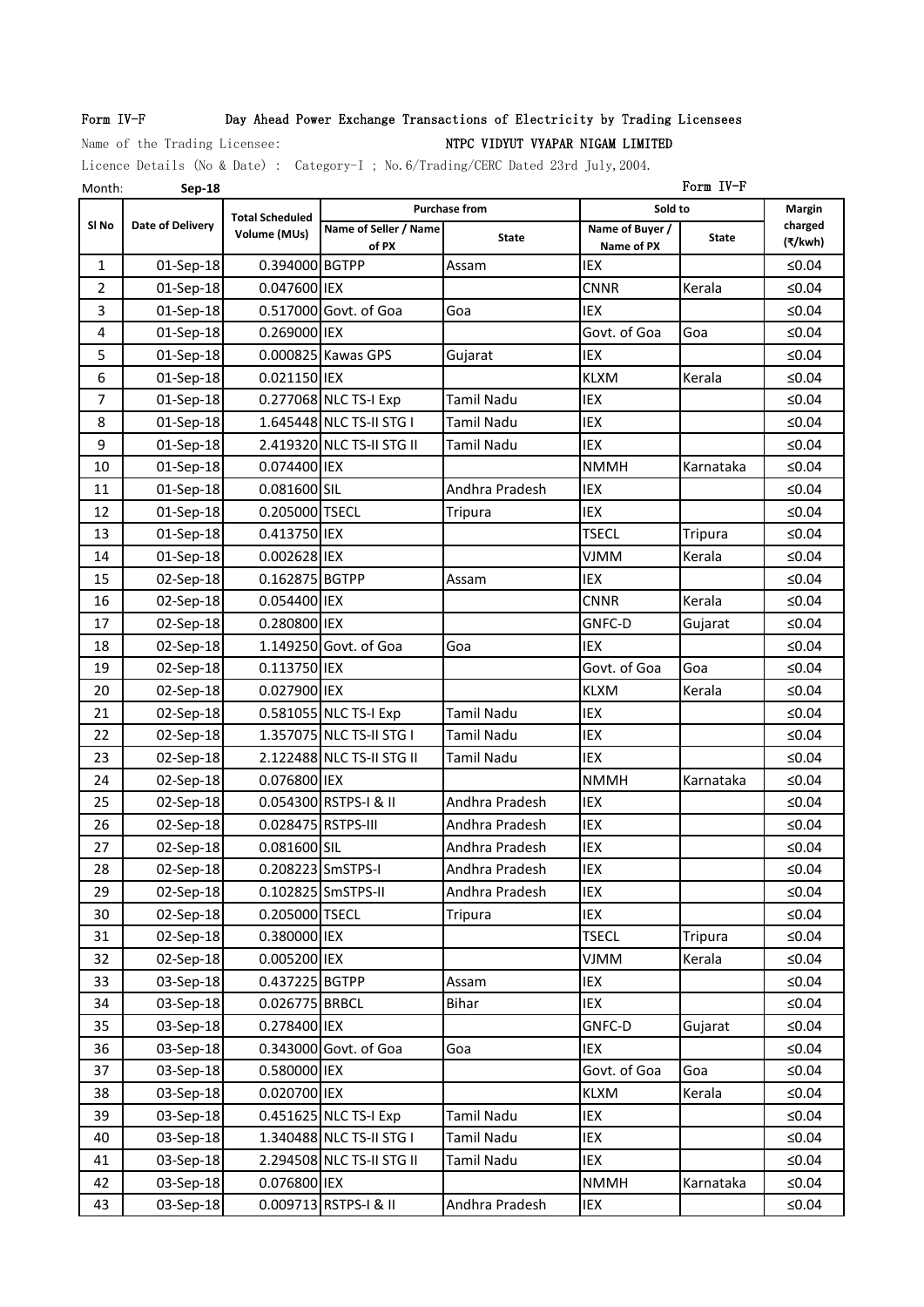| 44 | 03-Sep-18 | 0.081600 SIL      |                       | Andhra Pradesh | IEX          |                | ≤0.04    |
|----|-----------|-------------------|-----------------------|----------------|--------------|----------------|----------|
| 45 | 03-Sep-18 | 0.112875 SmSTPS-I |                       | Andhra Pradesh | IEX          |                | ≤ $0.04$ |
| 46 | 03-Sep-18 |                   | 0.053650 SmSTPS-II    | Andhra Pradesh | IEX          |                | ≤0.04    |
| 47 | 03-Sep-18 | 0.072500 TSECL    |                       | <b>Tripura</b> | IEX          |                | $≤0.04$  |
| 48 | 03-Sep-18 | 0.418750 IEX      |                       |                | <b>TSECL</b> | <b>Tripura</b> | ≤ $0.04$ |
| 49 | 03-Sep-18 | 0.003250 IEX      |                       |                | VJMM         | Kerala         | ≤ $0.04$ |
| 50 | 04-Sep-18 | 0.451410 BGTPP    |                       | Assam          | IEX          |                | ≤0.04    |
| 51 | 04-Sep-18 | 0.027875 BRBCL    |                       | <b>Bihar</b>   | IEX          |                | ≤0.04    |
| 52 | 04-Sep-18 | 0.033150 IEX      |                       |                | <b>CNNR</b>  | Kerala         | $≤0.04$  |
| 53 | 04-Sep-18 |                   | 0.012250 Govt. of Goa | Goa            | <b>IEX</b>   |                | ≤ $0.04$ |
| 54 | 04-Sep-18 | 1.001500 IEX      |                       |                | Govt. of Goa | Goa            | ≤ $0.04$ |
| 55 | 04-Sep-18 | 0.014450 IEX      |                       |                | <b>KLXM</b>  | Kerala         | ≤0.04    |
| 56 | 04-Sep-18 | 0.076800 IEX      |                       |                | <b>NMMH</b>  | Karnataka      | ≤ $0.04$ |
| 57 | 04-Sep-18 | 0.082300 SIL      |                       | Andhra Pradesh | IEX          |                | $≤0.04$  |
| 58 | 04-Sep-18 | 0.072500 TSECL    |                       | <b>Tripura</b> | <b>IEX</b>   |                | ≤ $0.04$ |
| 59 | 04-Sep-18 | 0.418750 IEX      |                       |                | <b>TSECL</b> | Tripura        | ≤ $0.04$ |
| 60 | 04-Sep-18 | 0.002600 IEX      |                       |                | VJMM         | Kerala         | ≤ $0.04$ |
| 61 | 05-Sep-18 | 0.505625 BGTPP    |                       | Assam          | IEX          |                | ≤ $0.04$ |
| 62 | 05-Sep-18 | 0.047150 BRBCL    |                       | <b>Bihar</b>   | IEX          |                | $≤0.04$  |
| 63 | 05-Sep-18 | 0.007650 IEX      |                       |                | <b>CNNR</b>  | Kerala         | ≤ $0.04$ |
| 64 | 05-Sep-18 | 1.033250 IEX      |                       |                | Govt. of Goa | Goa            | ≤ $0.04$ |
| 65 | 05-Sep-18 |                   | 0.002400 Kawas GPS    | Gujarat        | IEX          |                | ≤0.04    |
| 66 | 05-Sep-18 | 0.004050 IEX      |                       |                | <b>KLXM</b>  | Kerala         | ≤0.04    |
| 67 | 05-Sep-18 | 0.072000 IEX      |                       |                | <b>NMMH</b>  | Karnataka      | $≤0.04$  |
| 68 | 05-Sep-18 | 0.084000 SIL      |                       | Andhra Pradesh | IEX          |                | ≤ $0.04$ |
| 69 | 05-Sep-18 | 0.031250 TSECL    |                       | Tripura        | IEX          |                | ≤ $0.04$ |
| 70 | 05-Sep-18 | 0.418750 IEX      |                       |                | <b>TSECL</b> | Tripura        | ≤0.04    |
| 71 | 05-Sep-18 | 0.000920 IEX      |                       |                | <b>VJMM</b>  | Kerala         | ≤0.04    |
| 72 | 06-Sep-18 | 0.414925 BGTPP    |                       | Assam          | IEX          |                | $≤0.04$  |
| 73 | 06-Sep-18 | 0.007650 IEX      |                       |                | <b>CNNR</b>  | Kerala         | ≤ $0.04$ |
| 74 | 06-Sep-18 | 1.304000 IEX      |                       |                | Govt. of Goa | Goa            | ≤0.04    |
| 75 | 06-Sep-18 | 0.004050 IEX      |                       |                | <b>KLXM</b>  | Kerala         | $≤0.04$  |
| 76 | 06-Sep-18 | 0.072800 IEX      |                       |                | <b>NMMH</b>  | Karnataka      | ≤ $0.04$ |
| 77 | 06-Sep-18 | 0.084000 SIL      |                       | Andhra Pradesh | IEX          |                | $≤0.04$  |
| 78 | 06-Sep-18 | 0.031250 TSECL    |                       | <b>Tripura</b> | IEX          |                | ≤ $0.04$ |
| 79 | 06-Sep-18 | 0.418750 IEX      |                       |                | <b>TSECL</b> | Tripura        | ≤0.04    |
| 80 | 06-Sep-18 | 0.001635 IEX      |                       |                | <b>MMIV</b>  | Kerala         | ≤ $0.04$ |
| 81 | 07-Sep-18 | 0.605600 BGTPP    |                       | Assam          | IEX          |                | ≤ $0.04$ |
| 82 | 07-Sep-18 | 0.006800 IEX      |                       |                | CNNR         | Kerala         | $≤0.04$  |
| 83 | 07-Sep-18 |                   | 0.016250 Govt. of Goa | Goa            | IEX          |                | ≤ $0.04$ |
| 84 | 07-Sep-18 | 1.106300 IEX      |                       |                | Govt. of Goa | Goa            | ≤0.04    |
| 85 | 07-Sep-18 |                   | 0.011850 Kawas GPS    | Gujarat        | IEX          |                | $≤0.04$  |
| 86 | 07-Sep-18 | 0.003600 IEX      |                       |                | <b>KLXM</b>  | Kerala         | ≤ $0.04$ |
| 87 | 07-Sep-18 | 0.071200 IEX      |                       |                | <b>NMMH</b>  | Karnataka      | $≤0.04$  |
| 88 | 07-Sep-18 | 0.084000 SIL      |                       | Andhra Pradesh | IEX          |                | ≤ $0.04$ |
| 89 | 07-Sep-18 | 0.031250 TSECL    |                       | Tripura        | IEX          |                | $≤0.04$  |
| 90 | 07-Sep-18 | 0.398750 IEX      |                       |                | <b>TSECL</b> | <b>Tripura</b> | ≤ $0.04$ |
| 91 | 07-Sep-18 | 0.000975 IEX      |                       |                | <b>NMIV</b>  | Kerala         | ≤ $0.04$ |
| 92 | 08-Sep-18 | 0.790550 BGTPP    |                       | Assam          | IEX          |                | $≤0.04$  |
| 93 | 08-Sep-18 | 0.047475 BRBCL    |                       | <b>Bihar</b>   | IEX          |                | $≤0.04$  |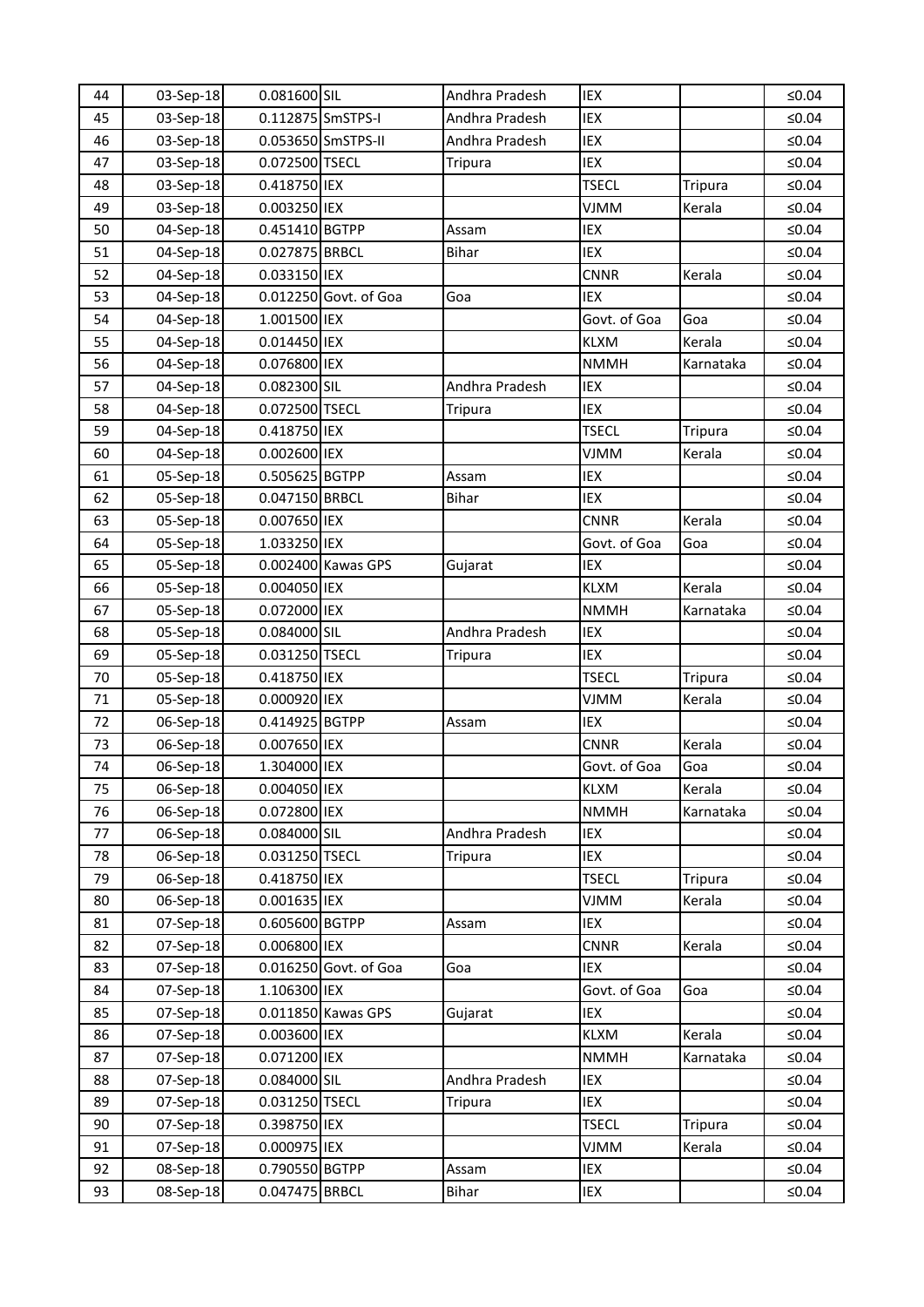| 94  | 08-Sep-18 | 0.005100 IEX      |                           |                      | <b>CNNR</b>  | Kerala         | ≤ $0.04$ |
|-----|-----------|-------------------|---------------------------|----------------------|--------------|----------------|----------|
| 95  | 08-Sep-18 |                   | 0.018500 Gandhar GPS      | Gujarat              | IEX          |                | ≤0.04    |
| 96  | 08-Sep-18 |                   | 0.012500 Govt. of Goa     | Goa                  | IEX          |                | ≤0.04    |
| 97  | 08-Sep-18 | 0.990250 IEX      |                           |                      | Govt. of Goa | Goa            | $≤0.04$  |
| 98  | 08-Sep-18 |                   | 0.025125 Kawas GPS        | Gujarat              | IEX          |                | ≤0.04    |
| 99  | 08-Sep-18 | 0.002700 IEX      |                           |                      | <b>KLXM</b>  | Kerala         | ≤ $0.04$ |
| 100 | 08-Sep-18 | 0.069600 IEX      |                           |                      | <b>NMMH</b>  | Karnataka      | ≤0.04    |
| 101 | 08-Sep-18 | 0.084000 SIL      |                           | Andhra Pradesh       | IEX          |                | ≤0.04    |
| 102 | 08-Sep-18 | 0.417500 TSECL    |                           | Tripura              | IEX          |                | $≤0.04$  |
| 103 | 08-Sep-18 | 0.260000 IEX      |                           |                      | <b>TSECL</b> | <b>Tripura</b> | ≤0.04    |
| 104 | 08-Sep-18 | 0.000650 IEX      |                           |                      | <b>VJMM</b>  | Kerala         | ≤ $0.04$ |
| 105 | 09-Sep-18 | 0.091650 BRBCL    |                           | <b>Bihar</b>         | IEX          |                | ≤0.04    |
| 106 | 09-Sep-18 | 0.022100 IEX      |                           |                      | <b>CNNR</b>  | Kerala         | ≤0.04    |
| 107 | 09-Sep-18 |                   | 0.824500 Govt. of Goa     | Goa                  | IEX          |                | ≤ $0.04$ |
| 108 | 09-Sep-18 | 0.166000 IEX      |                           |                      | Govt. of Goa | Goa            | ≤0.04    |
| 109 | 09-Sep-18 |                   | 0.015750 Kawas GPS        | Gujarat              | IEX          |                | ≤ $0.04$ |
| 110 | 09-Sep-18 | 0.011250 IEX      |                           |                      | <b>KLXM</b>  | Kerala         | ≤ $0.04$ |
| 111 | 09-Sep-18 | 0.032275 NCTPS-I  |                           | Uttar Pradesh        | IEX          |                | ≤0.04    |
| 112 | 09-Sep-18 | 0.004950 NCTPS-II |                           | <b>Uttar Pradesh</b> | IEX          |                | ≤ $0.04$ |
| 113 | 09-Sep-18 |                   | 0.534450 NLC TS-II STG I  | Tamil Nadu           | IEX          |                | ≤ $0.04$ |
| 114 | 09-Sep-18 |                   | 0.714850 NLC TS-II STG II | Tamil Nadu           | IEX          |                | ≤0.04    |
| 115 | 09-Sep-18 | 0.068000 IEX      |                           |                      | <b>NMMH</b>  | Karnataka      | ≤ $0.04$ |
| 116 | 09-Sep-18 | 0.084000 SIL      |                           | Andhra Pradesh       | IEX          |                | ≤0.04    |
| 117 | 09-Sep-18 | 0.417500 TSECL    |                           | <b>Tripura</b>       | IEX          |                | ≤ $0.04$ |
| 118 | 09-Sep-18 | 0.260000 IEX      |                           |                      | <b>TSECL</b> | <b>Tripura</b> | ≤0.04    |
| 119 | 09-Sep-18 | 0.002600 IEX      |                           |                      | <b>VJMM</b>  | Kerala         | ≤ $0.04$ |
| 120 | 10-Sep-18 | 0.002550 IEX      |                           |                      | <b>CNNR</b>  | Kerala         | ≤ $0.04$ |
| 121 | 10-Sep-18 |                   | 0.113000 Govt. of Goa     | Goa                  | IEX          |                | ≤ $0.04$ |
| 122 | 10-Sep-18 | 0.992000 IEX      |                           |                      | Govt. of Goa | Goa            | $≤0.04$  |
| 123 | 10-Sep-18 |                   | 0.066750 Kawas GPS        | Gujarat              | IEX          |                | ≤ $0.04$ |
| 124 | 10-Sep-18 | 0.008950 NCTPS-I  |                           | <b>Uttar Pradesh</b> | IEX          |                | ≤0.04    |
| 125 | 10-Sep-18 | 0.046600 IEX      |                           |                      | <b>NMMH</b>  | Karnataka      | ≤0.04    |
| 126 | 10-Sep-18 | 0.084000 SIL      |                           | Andhra Pradesh       | IEX          |                | ≤ $0.04$ |
| 127 | 10-Sep-18 | 0.493750 TSECL    |                           | <b>Tripura</b>       | IEX          |                | $≤0.04$  |
| 128 | 10-Sep-18 | 0.245000 IEX      |                           |                      | <b>TSECL</b> | <b>Tripura</b> | ≤ $0.04$ |
| 129 | 10-Sep-18 | 0.000325 IEX      |                           |                      | <b>VJMM</b>  | Kerala         | ≤0.04    |
| 130 | 11-Sep-18 | 0.001700 IEX      |                           |                      | <b>CNNR</b>  | Kerala         | ≤ $0.04$ |
| 131 | 11-Sep-18 |                   | 0.044475 Dadri Gas        | <b>Uttar Pradesh</b> | IEX          |                | ≤ $0.04$ |
| 132 | 11-Sep-18 |                   | 0.019500 Gandhar GPS      | Gujarat              | IEX          |                | $≤0.04$  |
| 133 | 11-Sep-18 |                   | 0.155000 Govt. of Goa     | Goa                  | IEX          |                | ≤ $0.04$ |
| 134 | 11-Sep-18 | 0.609000 IEX      |                           |                      | Govt. of Goa | Goa            | ≤0.04    |
| 135 | 11-Sep-18 |                   | 0.077850 Kawas GPS        | Gujarat              | IEX          |                | ≤ $0.04$ |
| 136 | 11-Sep-18 | 0.000900 IEX      |                           |                      | <b>KLXM</b>  | Kerala         | ≤ $0.04$ |
| 137 | 11-Sep-18 | 0.061800 IEX      |                           |                      | <b>NMMH</b>  | Karnataka      | $≤0.04$  |
| 138 | 11-Sep-18 | 0.081600 SIL      |                           | Andhra Pradesh       | IEX          |                | $≤0.04$  |
| 139 | 11-Sep-18 | 0.613750 TSECL    |                           | Tripura              | IEX          |                | $≤0.04$  |
| 140 | 11-Sep-18 | 0.191250 IEX      |                           |                      | <b>TSECL</b> | Tripura        | $≤0.04$  |
| 141 | 12-Sep-18 | 0.001500 IEX      |                           |                      | <b>ATCM</b>  | Kerala         | ≤0.04    |
| 142 | 12-Sep-18 | 0.715400 BGTPP    |                           | Assam                | IEX          |                | $≤0.04$  |
| 143 | 12-Sep-18 | 0.006630 IEX      |                           |                      | <b>CNNR</b>  | Kerala         | $≤0.04$  |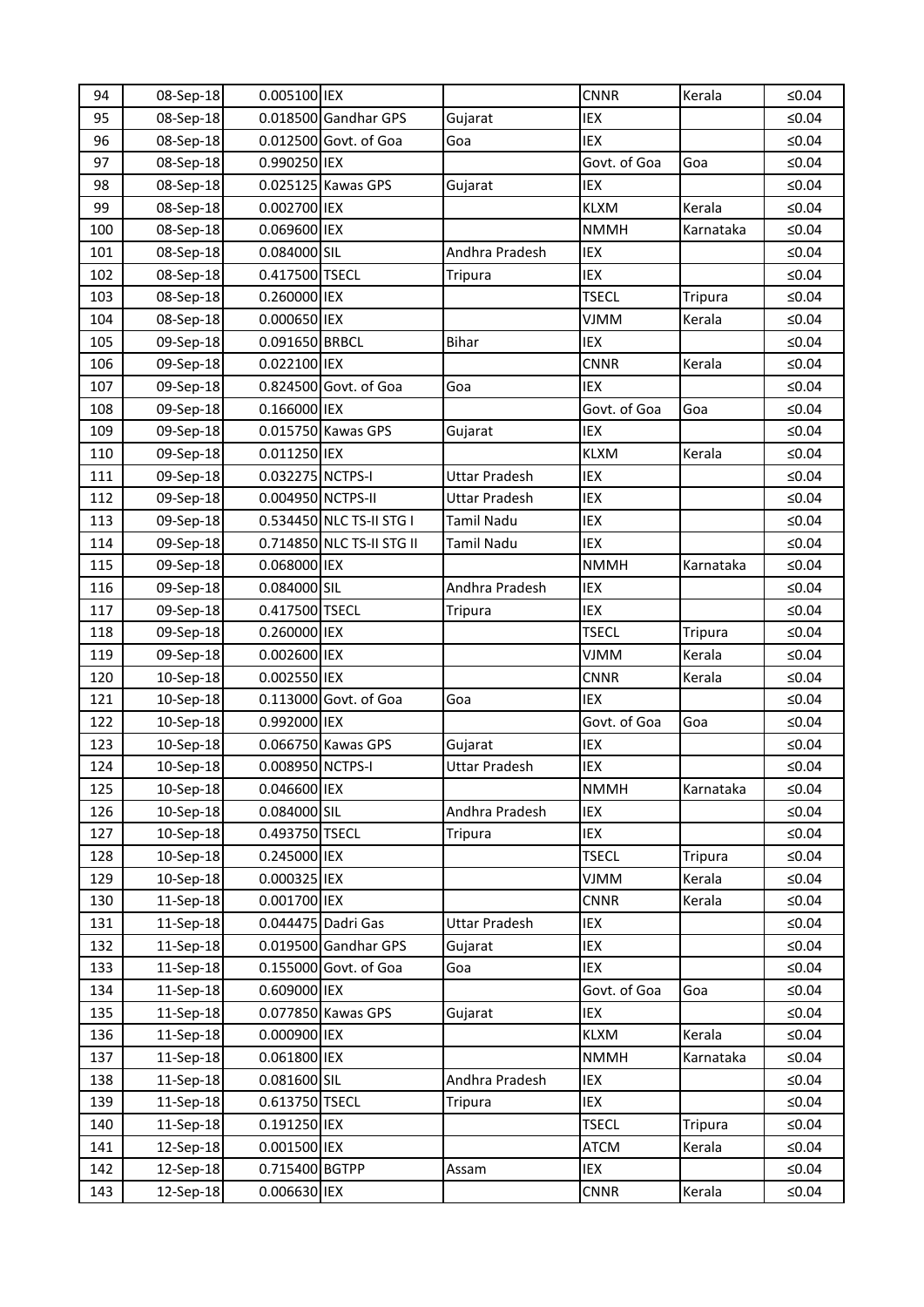| 144 | 12-Sep-18 |                   | 0.022200 Gandhar GPS  | Gujarat              | IEX          |           | ≤ $0.04$    |
|-----|-----------|-------------------|-----------------------|----------------------|--------------|-----------|-------------|
| 145 | 12-Sep-18 |                   | 0.054000 Govt. of Goa | Goa                  | IEX          |           | $≤0.04$     |
| 146 | 12-Sep-18 | 0.697000 IEX      |                       |                      | Govt. of Goa | Goa       | ≤0.04       |
| 147 | 12-Sep-18 |                   | 0.100100 Kawas GPS    | Gujarat              | IEX          |           | ≤0.04       |
| 148 | 12-Sep-18 | 0.003510 IEX      |                       |                      | <b>KLXM</b>  | Kerala    | ≤ $0.04$    |
| 149 | 12-Sep-18 | 0.060200 IEX      |                       |                      | <b>NMMH</b>  | Karnataka | ≤ $0.04$    |
| 150 | 12-Sep-18 | 0.082300 SIL      |                       | Andhra Pradesh       | IEX          |           | $\leq 0.04$ |
| 151 | 12-Sep-18 | 1.151250 TSECL    |                       | Tripura              | IEX          |           | ≤0.04       |
| 152 | 12-Sep-18 | 0.000045 IEX      |                       |                      | <b>VJMM</b>  | Kerala    | ≤0.04       |
| 153 | 13-Sep-18 | 0.000750 IEX      |                       |                      | <b>ATCM</b>  | Kerala    | ≤ $0.04$    |
| 154 | 13-Sep-18 | 0.898950 BGTPP    |                       | Assam                | IEX          |           | ≤ $0.04$    |
| 155 | 13-Sep-18 | 0.005950 IEX      |                       |                      | <b>CNNR</b>  | Kerala    | $≤0.04$     |
| 156 | 13-Sep-18 |                   | 0.022750 Gandhar GPS  | Gujarat              | IEX          |           | ≤ $0.04$    |
| 157 | 13-Sep-18 |                   | 2.039000 Govt. of Goa | Goa                  | IEX          |           | ≤0.04       |
| 158 | 13-Sep-18 |                   | 0.112200 Kawas GPS    | Gujarat              | IEX          |           | ≤ $0.04$    |
| 159 | 13-Sep-18 | 0.003150 IEX      |                       |                      | <b>KLXM</b>  | Kerala    | ≤ $0.04$    |
| 160 | 13-Sep-18 | 0.013600 IEX      |                       |                      | <b>NMMH</b>  | Karnataka | $≤0.04$     |
| 161 | 13-Sep-18 | 0.086400 SIL      |                       | Andhra Pradesh       | IEX          |           | ≤ $0.04$    |
| 162 | 13-Sep-18 | 0.061050 Solapur  |                       | Maharashtra          | IEX          |           | ≤ $0.04$    |
| 163 | 13-Sep-18 | 1.863750 TSECL    |                       | Tripura              | IEX          |           | ≤ $0.04$    |
| 164 | 14-Sep-18 | 1.238750 BGTPP    |                       | Assam                | IEX          |           | ≤ $0.04$    |
| 165 | 14-Sep-18 | 0.013425 BRBCL    |                       | <b>Bihar</b>         | IEX          |           | $≤0.04$     |
| 166 | 14-Sep-18 |                   | 0.075025 Dadri Gas    | <b>Uttar Pradesh</b> | IEX          |           | ≤ $0.04$    |
| 167 | 14-Sep-18 |                   | 0.026000 Gandhar GPS  | Gujarat              | IEX          |           | ≤ $0.04$    |
| 168 | 14-Sep-18 |                   | 2.353500 Govt. of Goa | Goa                  | IEX          |           | ≤ $0.04$    |
| 169 | 14-Sep-18 |                   | 0.133425 Kawas GPS    | Gujarat              | IEX          |           | ≤ $0.04$    |
| 170 | 14-Sep-18 | 0.047150 NCTPS-I  |                       | <b>Uttar Pradesh</b> | IEX          |           | $≤0.04$     |
| 171 | 14-Sep-18 | 0.029700 NCTPS-II |                       | Uttar Pradesh        | IEX          |           | ≤ $0.04$    |
| 172 | 14-Sep-18 | 0.029000 IEX      |                       |                      | <b>NMMH</b>  | Karnataka | ≤0.04       |
| 173 | 14-Sep-18 | 0.084000 SIL      |                       | Andhra Pradesh       | IEX          |           | $≤0.04$     |
| 174 | 14-Sep-18 | 0.030750 Solapur  |                       | Maharashtra          | IEX          |           | ≤0.04       |
| 175 | 14-Sep-18 | 1.863750 TSECL    |                       | Tripura              | IEX          |           | $≤0.04$     |
| 176 | 15-Sep-18 | 0.011275 BRBCL    |                       | <b>Bihar</b>         | IEX          |           | $≤0.04$     |
| 177 | 15-Sep-18 |                   | 0.033300 Gandhar GPS  | Gujarat              | IEX          |           | ≤0.04       |
| 178 | 15-Sep-18 |                   | 1.820000 Govt. of Goa | Goa                  | IEX          |           | $≤0.04$     |
| 179 | 15-Sep-18 | 0.014000 IEX      |                       |                      | Govt. of Goa | Goa       | ≤0.04       |
| 180 | 15-Sep-18 |                   | 0.193250 Kawas GPS    | Gujarat              | IEX          |           | $≤0.04$     |
| 181 | 15-Sep-18 | 0.030250 IEX      |                       |                      | <b>NMMH</b>  | Karnataka | ≤ $0.04$    |
| 182 | 15-Sep-18 | 0.084000 SIL      |                       | Andhra Pradesh       | IEX          |           | $≤0.04$     |
| 183 | 15-Sep-18 | 2.161250 TSECL    |                       | <b>Tripura</b>       | IEX          |           | $≤0.04$     |
| 184 | 16-Sep-18 | 0.006650 BRBCL    |                       | <b>Bihar</b>         | IEX          |           | ≤0.04       |
| 185 | 16-Sep-18 | 0.001700 IEX      |                       |                      | <b>CNNR</b>  | Kerala    | $≤0.04$     |
| 186 | 16-Sep-18 |                   | 1.025000 Govt. of Goa | Goa                  | IEX          |           | $≤0.04$     |
| 187 | 16-Sep-18 | 0.112000 IEX      |                       |                      | Govt. of Goa | Goa       | $≤0.04$     |
| 188 | 16-Sep-18 | 0.000900 IEX      |                       |                      | <b>KLXM</b>  | Kerala    | ≤ $0.04$    |
| 189 | 16-Sep-18 | 0.036200 IEX      |                       |                      | <b>NMMH</b>  | Karnataka | ≤0.04       |
| 190 | 16-Sep-18 | 0.081600 SIL      |                       | Andhra Pradesh       | IEX          |           | $≤0.04$     |
| 191 | 16-Sep-18 | 2.072500 TSECL    |                       | <b>Tripura</b>       | IEX          |           | ≤ $0.04$    |
| 192 | 17-Sep-18 | 0.268300 ANTA     |                       | Rajasthan            | IEX          |           | $≤0.04$     |
| 193 | 17-Sep-18 | 2.085700 BGTPP    |                       | Assam                | IEX          |           | ≤ $0.04$    |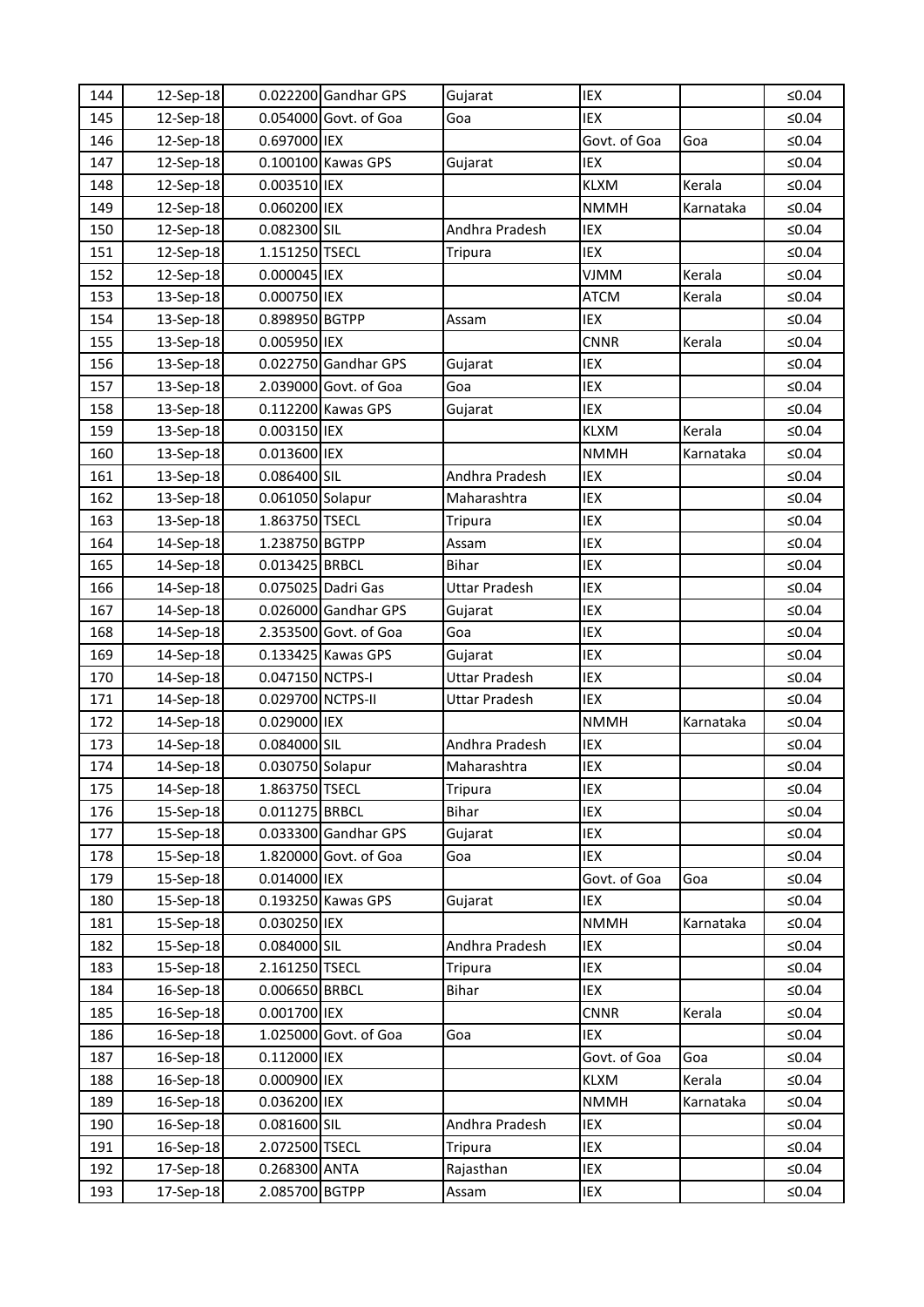| 194 | 17-Sep-18 | 0.107775 BRBCL   |                           | <b>Bihar</b>         | IEX          |           | ≤ $0.04$ |
|-----|-----------|------------------|---------------------------|----------------------|--------------|-----------|----------|
| 195 | 17-Sep-18 |                  | 0.003250 Gandhar GPS      | Gujarat              | IEX          |           | $≤0.04$  |
| 196 | 17-Sep-18 |                  | 0.194250 Govt. of Goa     | Goa                  | IEX          |           | $≤0.04$  |
| 197 | 17-Sep-18 | 1.106250 IEX     |                           |                      | Govt. of Goa | Goa       | ≤ $0.04$ |
| 198 | 17-Sep-18 |                  | 0.019325 Kawas GPS        | Gujarat              | IEX          |           | ≤ $0.04$ |
| 199 | 17-Sep-18 | 0.000800 IEX     |                           |                      | <b>NMMH</b>  | Karnataka | ≤ $0.04$ |
| 200 | 17-Sep-18 | 0.081600 SIL     |                           | Andhra Pradesh       | IEX          |           | $≤0.04$  |
| 201 | 17-Sep-18 | 0.561050 Solapur |                           | Maharashtra          | IEX          |           | $≤0.04$  |
| 202 | 17-Sep-18 | 1.558750 TSECL   |                           | Tripura              | IEX          |           | ≤0.04    |
| 203 | 18-Sep-18 | 0.078500 BRBCL   |                           | <b>Bihar</b>         | IEX          |           | ≤ $0.04$ |
| 204 | 18-Sep-18 |                  | 0.003175 Gandhar GPS      | Gujarat              | IEX          |           | ≤ $0.04$ |
| 205 | 18-Sep-18 |                  | 0.035000 Govt. of Goa     | Goa                  | IEX          |           | ≤ $0.04$ |
| 206 | 18-Sep-18 | 0.531125 IEX     |                           |                      | Govt. of Goa | Goa       | $≤0.04$  |
| 207 | 18-Sep-18 |                  | 0.070700 Kawas GPS        | Gujarat              | IEX          |           | $≤0.04$  |
| 208 | 18-Sep-18 | 0.007853 IEX     |                           |                      | <b>NMMH</b>  | Karnataka | $≤0.04$  |
| 209 | 18-Sep-18 | 0.081600 SIL     |                           | Andhra Pradesh       | IEX          |           | ≤ $0.04$ |
| 210 | 18-Sep-18 | 1.117500 TSECL   |                           | <b>Tripura</b>       | IEX          |           | ≤0.04    |
| 211 | 19-Sep-18 | 0.104050 ANTA    |                           | Rajasthan            | IEX          |           | $≤0.04$  |
| 212 | 19-Sep-18 | 0.000375 IEX     |                           |                      | <b>ATCM</b>  | Kerala    | ≤ $0.04$ |
| 213 | 19-Sep-18 | 0.088450 BRBCL   |                           | <b>Bihar</b>         | IEX          |           | ≤ $0.04$ |
| 214 | 19-Sep-18 | 0.005100 IEX     |                           |                      | <b>CNNR</b>  | Kerala    | ≤ $0.04$ |
| 215 | 19-Sep-18 |                  | 0.006500 Gandhar GPS      | Gujarat              | IEX          |           | $≤0.04$  |
| 216 | 19-Sep-18 |                  | 0.150000 Govt. of Goa     | Goa                  | IEX          |           | $≤0.04$  |
| 217 | 19-Sep-18 | 0.585500 IEX     |                           |                      | Govt. of Goa | Goa       | ≤ $0.04$ |
| 218 | 19-Sep-18 |                  | 0.065100 Kawas GPS        | Gujarat              | IEX          |           | $≤0.04$  |
| 219 | 19-Sep-18 | 0.002700 IEX     |                           |                      | <b>KLXM</b>  | Kerala    | ≤ $0.04$ |
| 220 | 19-Sep-18 |                  | 0.277750 NLC TS-I Exp     | <b>Tamil Nadu</b>    | IEX          |           | $≤0.04$  |
| 221 | 19-Sep-18 |                  | 0.302700 NLC TS-II STG I  | Tamil Nadu           | IEX          |           | $≤0.04$  |
| 222 | 19-Sep-18 |                  | 0.509950 NLC TS-II STG II | Tamil Nadu           | IEX          |           | ≤ $0.04$ |
| 223 | 19-Sep-18 | 0.025800 IEX     |                           |                      | <b>NMMH</b>  | Karnataka | ≤ $0.04$ |
| 224 | 19-Sep-18 | 0.066200 SIL     |                           | Andhra Pradesh       | IEX          |           | ≤0.04    |
| 225 | 19-Sep-18 | 1.117500 TSECL   |                           | Tripura              | IEX          |           | $≤0.04$  |
| 226 | 20-Sep-18 | 0.051850 ANTA    |                           | Rajasthan            | IEX          |           | ≤ $0.04$ |
| 227 | 20-Sep-18 | 0.000030 IEX     |                           |                      | <b>ATCM</b>  | Kerala    | $≤0.04$  |
| 228 | 20-Sep-18 | 0.088450 BRBCL   |                           | <b>Bihar</b>         | IEX          |           | ≤ $0.04$ |
| 229 | 20-Sep-18 | 0.005950 IEX     |                           |                      | <b>CNNR</b>  | Kerala    | ≤ $0.04$ |
| 230 | 20-Sep-18 | 1.223925 IEX     |                           |                      | Govt. of Goa | Goa       | $≤0.04$  |
| 231 | 20-Sep-18 | 0.003150 IEX     |                           |                      | <b>KLXM</b>  | Kerala    | ≤ $0.04$ |
| 232 | 20-Sep-18 |                  | 0.453525 NLC TS-I Exp     | Tamil Nadu           | IEX          |           | ≤ $0.04$ |
| 233 | 20-Sep-18 |                  | 0.467375 NLC TS-II STG I  | Tamil Nadu           | IEX          |           | ≤ $0.04$ |
| 234 | 20-Sep-18 |                  | 0.845175 NLC TS-II STG II | Tamil Nadu           | IEX          |           | ≤ $0.04$ |
| 235 | 20-Sep-18 | 0.010400 IEX     |                           |                      | <b>NMMH</b>  | Karnataka | ≤ $0.04$ |
| 236 | 20-Sep-18 |                  | 0.264050 RSTPS-I & II     | Andhra Pradesh       | IEX          |           | ≤ $0.04$ |
| 237 | 20-Sep-18 | 0.055200 SIL     |                           | Andhra Pradesh       | IEX          |           | $≤0.04$  |
| 238 | 20-Sep-18 | 0.912500 TSECL   |                           | Tripura              | IEX          |           | ≤ $0.04$ |
| 239 | 20-Sep-18 | 0.106023 IEX     |                           |                      | <b>TSECL</b> | Tripura   | ≤ $0.04$ |
| 240 | 21-Sep-18 | 0.272600 ANTA    |                           | Rajasthan            | IEX          |           | ≤ $0.04$ |
| 241 | 21-Sep-18 |                  | 0.060175 Auraiya GPS      | <b>Uttar Pradesh</b> | IEX          |           | ≤ $0.04$ |
| 242 | 21-Sep-18 | 0.010025 BRBCL   |                           | <b>Bihar</b>         | IEX          |           | ≤ $0.04$ |
| 243 | 21-Sep-18 |                  | 0.177925 Dadri Gas        | Uttar Pradesh        | IEX          |           | ≤0.04    |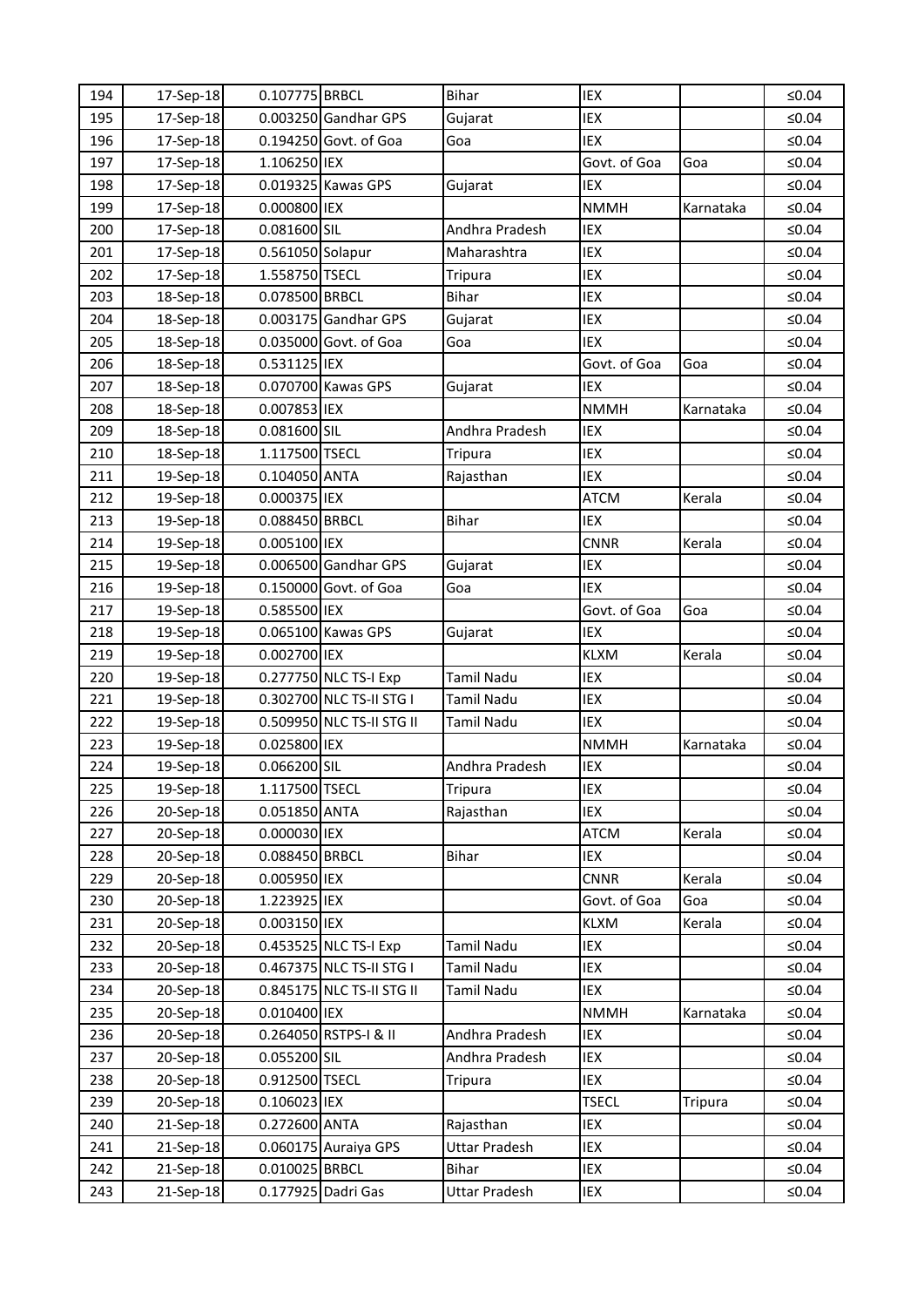| 244 | 21-Sep-18 |                   | 0.020775 Gandhar GPS  | Gujarat              | IEX          |                | ≤ $0.04$ |
|-----|-----------|-------------------|-----------------------|----------------------|--------------|----------------|----------|
| 245 | 21-Sep-18 | 0.953975 IEX      |                       |                      | Govt. of Goa | Goa            | ≤ $0.04$ |
| 246 | 21-Sep-18 |                   | 0.129200 Kawas GPS    | Gujarat              | IEX          |                | $≤0.04$  |
| 247 | 21-Sep-18 | 0.007050 IEX      |                       |                      | <b>NMMH</b>  | Karnataka      | ≤ $0.04$ |
| 248 | 21-Sep-18 | 0.055200 SIL      |                       | Andhra Pradesh       | IEX          |                | ≤ $0.04$ |
| 249 | 21-Sep-18 | 0.951250 TSECL    |                       | Tripura              | IEX          |                | ≤ $0.04$ |
| 250 | 21-Sep-18 | 0.018475 IEX      |                       |                      | <b>TSECL</b> | <b>Tripura</b> | ≤ $0.04$ |
| 251 | 22-Sep-18 | 0.002840 IEX      |                       |                      | <b>ATCM</b>  | Kerala         | $≤0.04$  |
| 252 | 22-Sep-18 | 0.761760 BGTPP    |                       | Assam                | IEX          |                | $≤0.04$  |
| 253 | 22-Sep-18 | 0.010025 BRBCL    |                       | <b>Bihar</b>         | IEX          |                | ≤ $0.04$ |
| 254 | 22-Sep-18 | 0.009350 IEX      |                       |                      | <b>CNNR</b>  | Kerala         | ≤ $0.04$ |
| 255 | 22-Sep-18 |                   | 0.016750 Govt. of Goa | Goa                  | IEX          |                | ≤ $0.04$ |
| 256 | 22-Sep-18 | 0.984250 IEX      |                       |                      | Govt. of Goa | Goa            | ≤0.04    |
| 257 | 22-Sep-18 | 0.004950 IEX      |                       |                      | <b>KLXM</b>  | Kerala         | $≤0.04$  |
| 258 | 22-Sep-18 | 0.192685 MSPIL    |                       | Telangana            | IEX          |                | ≤ $0.04$ |
| 259 | 22-Sep-18 | 0.063200 NCTPS-I  |                       | <b>Uttar Pradesh</b> | IEX          |                | ≤0.04    |
| 260 | 22-Sep-18 | 0.055775 NCTPS-II |                       | <b>Uttar Pradesh</b> | <b>IEX</b>   |                | ≤ $0.04$ |
| 261 | 22-Sep-18 | 0.046250 IEX      |                       |                      | <b>NMMH</b>  | Karnataka      | ≤0.04    |
| 262 | 22-Sep-18 | 0.079900 SIL      |                       | Andhra Pradesh       | IEX          |                | ≤ $0.04$ |
| 263 | 22-Sep-18 | 1.037500 TSECL    |                       | Tripura              | IEX          |                | ≤ $0.04$ |
| 264 | 22-Sep-18 | 0.120000 IEX      |                       |                      | <b>TSECL</b> | Tripura        | ≤0.04    |
| 265 | 22-Sep-18 | 0.001313 IEX      |                       |                      | <b>VJMM</b>  | Kerala         | ≤ $0.04$ |
| 266 | 23-Sep-18 | 0.394700 BGTPP    |                       | Assam                | IEX          |                | $≤0.04$  |
| 267 | 23-Sep-18 | 0.105225 BRBCL    |                       | <b>Bihar</b>         | IEX          |                | ≤0.04    |
| 268 | 23-Sep-18 | 0.013600 IEX      |                       |                      | <b>CNNR</b>  | Kerala         | ≤0.04    |
| 269 | 23-Sep-18 |                   | 0.723250 Govt. of Goa | Goa                  | <b>IEX</b>   |                | ≤0.04    |
| 270 | 23-Sep-18 | 0.178000 IEX      |                       |                      | Govt. of Goa | Goa            | $≤0.04$  |
| 271 | 23-Sep-18 | 0.007200 IEX      |                       |                      | <b>KLXM</b>  | Kerala         | ≤0.04    |
| 272 | 23-Sep-18 | 0.261288 MSPIL    |                       | Telangana            | IEX          |                | ≤ $0.04$ |
| 273 | 23-Sep-18 | 0.052150 NCTPS-I  |                       | <b>Uttar Pradesh</b> | IEX          |                | ≤ $0.04$ |
| 274 | 23-Sep-18 | 0.052150 NCTPS-II |                       | <b>Uttar Pradesh</b> | IEX          |                | ≤0.04    |
| 275 | 23-Sep-18 | 0.067400 IEX      |                       |                      | <b>NMMH</b>  | Karnataka      | $≤0.04$  |
| 276 | 23-Sep-18 | 0.050000 IEX      |                       |                      | <b>RINL</b>  | Andhra Prad    | $≤0.04$  |
| 277 | 23-Sep-18 | 0.084000 SIL      |                       | Andhra Pradesh       | IEX          |                | $≤0.04$  |
| 278 | 23-Sep-18 | 1.037500 TSECL    |                       | Tripura              | IEX          |                | ≤ $0.04$ |
| 279 | 23-Sep-18 | 0.118950 IEX      |                       |                      | <b>TSECL</b> | Tripura        | ≤ $0.04$ |
| 280 | 23-Sep-18 | 0.002903 IEX      |                       |                      | <b>NMIV</b>  | Kerala         | $≤0.04$  |
| 281 | 24-Sep-18 | 0.855355 BGTPP    |                       | <b>Assam</b>         | IEX          |                | ≤ $0.04$ |
| 282 | 24-Sep-18 | 0.097925 BRBCL    |                       | <b>Bihar</b>         | IEX          |                | $≤0.04$  |
| 283 | 24-Sep-18 | 0.001700 IEX      |                       |                      | <b>CNNR</b>  | Kerala         | ≤ $0.04$ |
| 284 | 24-Sep-18 |                   | 0.035250 Govt. of Goa | Goa                  | IEX          |                | ≤ $0.04$ |
| 285 | 24-Sep-18 | 1.235250 IEX      |                       |                      | Govt. of Goa | Goa            | ≤ $0.04$ |
| 286 | 24-Sep-18 |                   | 0.031650 Kawas GPS    | Gujarat              | IEX          |                | ≤ $0.04$ |
| 287 | 24-Sep-18 | 0.000900 IEX      |                       |                      | <b>KLXM</b>  | Kerala         | $≤0.04$  |
| 288 | 24-Sep-18 | 0.492000 MSPIL    |                       | Telangana            | IEX          |                | ≤ $0.04$ |
| 289 | 24-Sep-18 | 0.029750 NCTPS-I  |                       | Uttar Pradesh        | IEX          |                | ≤ $0.04$ |
| 290 | 24-Sep-18 | 0.030450 NCTPS-II |                       | Uttar Pradesh        | IEX          |                | ≤ $0.04$ |
| 291 | 24-Sep-18 | 0.055400 IEX      |                       |                      | <b>NMMH</b>  | Karnataka      | ≤ $0.04$ |
| 292 | 24-Sep-18 | 0.084000 SIL      |                       | Andhra Pradesh       | IEX          |                | $≤0.04$  |
| 293 | 24-Sep-18 | 0.998750 TSECL    |                       | <b>Tripura</b>       | IEX          |                | ≤0.04    |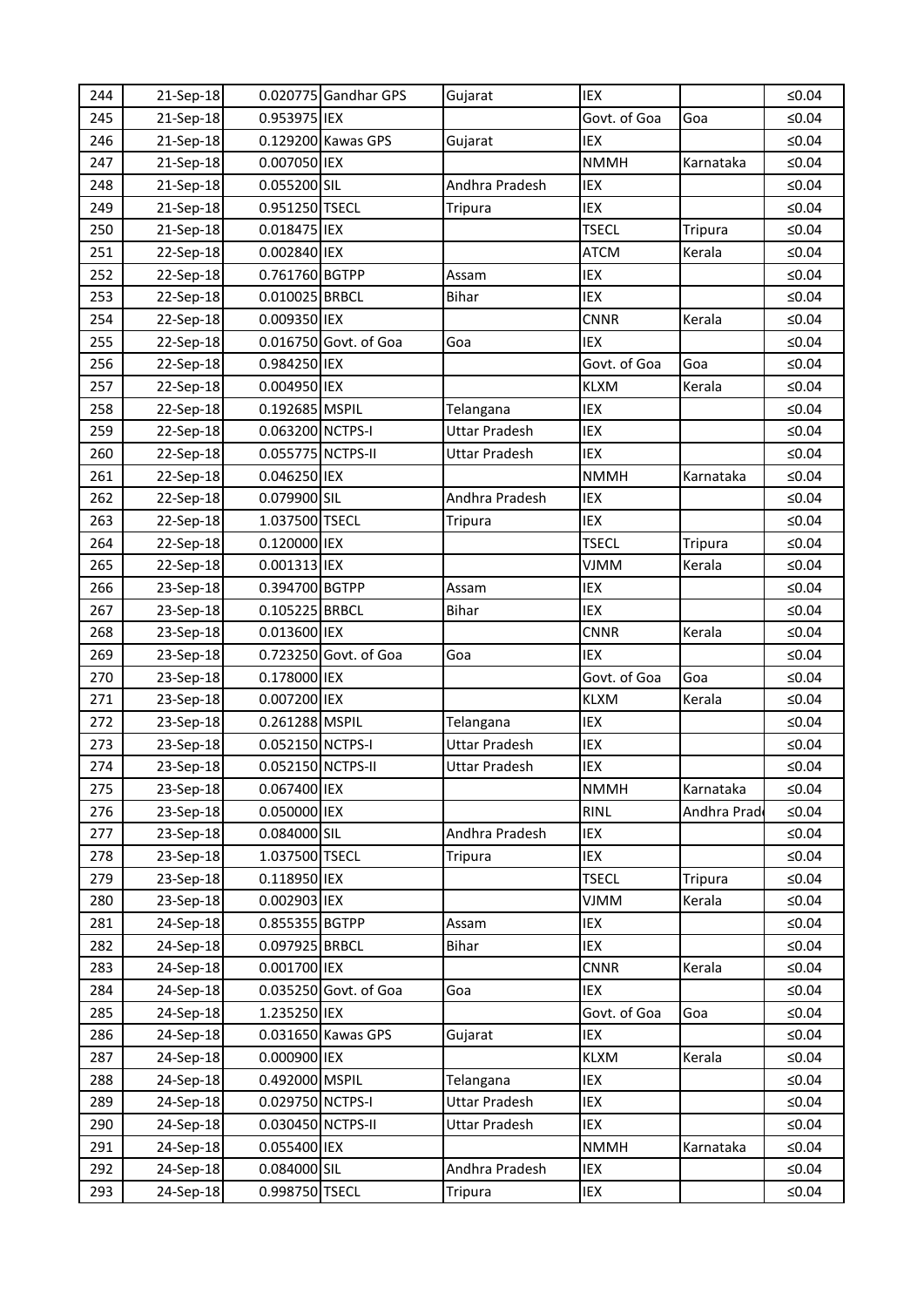| 294 | 24-Sep-18 | 0.059955 IEX      |                       |                      | <b>TSECL</b> | Tripura     | ≤ $0.04$ |
|-----|-----------|-------------------|-----------------------|----------------------|--------------|-------------|----------|
| 295 | 25-Sep-18 | 0.000375 IEX      |                       |                      | <b>ATCM</b>  | Kerala      | ≤0.04    |
| 296 | 25-Sep-18 | 0.693800 BGTPP    |                       | Assam                | IEX          |             | ≤0.04    |
| 297 | 25-Sep-18 | 0.097925 BRBCL    |                       | <b>Bihar</b>         | IEX          |             | $≤0.04$  |
| 298 | 25-Sep-18 | 0.001700 IEX      |                       |                      | <b>CNNR</b>  | Kerala      | ≤0.04    |
| 299 | 25-Sep-18 | 1.427000 IEX      |                       |                      | Govt. of Goa | Goa         | ≤ $0.04$ |
| 300 | 25-Sep-18 | 0.000900 IEX      |                       |                      | <b>KLXM</b>  | Kerala      | ≤0.04    |
| 301 | 25-Sep-18 | 0.492000 MSPIL    |                       | Telangana            | IEX          |             | ≤0.04    |
| 302 | 25-Sep-18 | 0.044675 NCTPS-I  |                       | <b>Uttar Pradesh</b> | IEX          |             | ≤ $0.04$ |
| 303 | 25-Sep-18 | 0.039700 NCTPS-II |                       | <b>Uttar Pradesh</b> | <b>IEX</b>   |             | ≤ $0.04$ |
| 304 | 25-Sep-18 | 0.046600 IEX      |                       |                      | <b>NMMH</b>  | Karnataka   | ≤ $0.04$ |
| 305 | 25-Sep-18 | 0.016250 IEX      |                       |                      | <b>RINL</b>  | Andhra Prad | ≤0.04    |
| 306 | 25-Sep-18 | 0.084000 SIL      |                       | Andhra Pradesh       | IEX          |             | ≤0.04    |
| 307 | 25-Sep-18 | 1.147500 TSECL    |                       | <b>Tripura</b>       | IEX          |             | ≤ $0.04$ |
| 308 | 25-Sep-18 | 0.020000 IEX      |                       |                      | <b>TSECL</b> | Tripura     | ≤0.04    |
| 309 | 26-Sep-18 | 0.276000 ANTA     |                       | Rajasthan            | IEX          |             | ≤ $0.04$ |
| 310 | 26-Sep-18 |                   | 0.209875 Auraiya GPS  | Uttar Pradesh        | IEX          |             | ≤0.04    |
| 311 | 26-Sep-18 | 1.115550 BGTPP    |                       | Assam                | IEX          |             | ≤0.04    |
| 312 | 26-Sep-18 | 0.110725 BRBCL    |                       | <b>Bihar</b>         | IEX          |             | ≤ $0.04$ |
| 313 | 26-Sep-18 |                   | 0.245100 Dadri Gas    | <b>Uttar Pradesh</b> | IEX          |             | ≤0.04    |
| 314 | 26-Sep-18 |                   | 0.013000 Gandhar GPS  | Gujarat              | IEX          |             | $≤0.04$  |
| 315 | 26-Sep-18 |                   | 0.029750 Govt. of Goa | Goa                  | <b>IEX</b>   |             | ≤ $0.04$ |
| 316 | 26-Sep-18 | 0.650178 IEX      |                       |                      | Govt. of Goa | Goa         | ≤ $0.04$ |
| 317 | 26-Sep-18 |                   | 0.076435 Kawas GPS    | Gujarat              | IEX          |             | $≤0.04$  |
| 318 | 26-Sep-18 | 0.347000 MSPIL    |                       | Telangana            | <b>IEX</b>   |             | ≤ $0.04$ |
| 319 | 26-Sep-18 | 0.159500 NCTPS-I  |                       | <b>Uttar Pradesh</b> | IEX          |             | $≤0.04$  |
| 320 | 26-Sep-18 | 0.137625 NCTPS-II |                       | <b>Uttar Pradesh</b> | IEX          |             | ≤ $0.04$ |
| 321 | 26-Sep-18 | 0.014600 IEX      |                       |                      | <b>NMMH</b>  | Karnataka   | ≤ $0.04$ |
| 322 | 26-Sep-18 | 0.086400 SIL      |                       | Andhra Pradesh       | IEX          |             | $≤0.04$  |
| 323 | 26-Sep-18 | 1.310750 TSECL    |                       | <b>Tripura</b>       | IEX          |             | ≤ $0.04$ |
| 324 | 27-Sep-18 | 0.397175 ANTA     |                       | Rajasthan            | IEX          |             | ≤0.04    |
| 325 | 27-Sep-18 |                   | 0.291025 Auraiya GPS  | Uttar Pradesh        | IEX          |             | $≤0.04$  |
| 326 | 27-Sep-18 | 1.205975 BGTPP    |                       | Assam                | IEX          |             | ≤ $0.04$ |
| 327 | 27-Sep-18 | 0.119400 BRBCL    |                       | <b>Bihar</b>         | IEX          |             | $≤0.04$  |
| 328 | 27-Sep-18 |                   | 0.303100 Dadri Gas    | <b>Uttar Pradesh</b> | IEX          |             | ≤ $0.04$ |
| 329 | 27-Sep-18 |                   | 0.095850 Gandhar GPS  | Gujarat              | IEX          |             | ≤ $0.04$ |
| 330 | 27-Sep-18 | 0.833925 IEX      |                       |                      | Govt. of Goa | Goa         | ≤ $0.04$ |
| 331 | 27-Sep-18 |                   | 0.135400 Kawas GPS    | Gujarat              | IEX          |             | ≤ $0.04$ |
| 332 | 27-Sep-18 | 0.350000 MSPIL    |                       | Telangana            | IEX          |             | $≤0.04$  |
| 333 | 27-Sep-18 | 0.268050 NCTPS-I  |                       | <b>Uttar Pradesh</b> | IEX          |             | ≤ $0.04$ |
| 334 | 27-Sep-18 | 0.109050 NCTPS-II |                       | Uttar Pradesh        | IEX          |             | ≤ $0.04$ |
| 335 | 27-Sep-18 | 0.007050 IEX      |                       |                      | <b>NMMH</b>  | Karnataka   | ≤ $0.04$ |
| 336 | 27-Sep-18 | 0.086400 SIL      |                       | Andhra Pradesh       | IEX          |             | ≤ $0.04$ |
| 337 | 27-Sep-18 | 1.412500 TSECL    |                       | <b>Tripura</b>       | IEX          |             | $≤0.04$  |
| 338 | 28-Sep-18 | 0.609075 ANTA     |                       | Rajasthan            | IEX          |             | ≤ $0.04$ |
| 339 | 28-Sep-18 |                   | 0.578375 Auraiya GPS  | <b>Uttar Pradesh</b> | IEX          |             | ≤0.04    |
| 340 | 28-Sep-18 | 1.284125 BGTPP    |                       | Assam                | IEX          |             | ≤ $0.04$ |
| 341 | 28-Sep-18 | 0.133925 BRBCL    |                       | Bihar                | IEX          |             | ≤ $0.04$ |
| 342 | 28-Sep-18 |                   | 0.717925 Dadri Gas    | Uttar Pradesh        | IEX          |             | $≤0.04$  |
| 343 | 28-Sep-18 |                   | 0.137250 Gandhar GPS  | Gujarat              | IEX          |             | ≤ $0.04$ |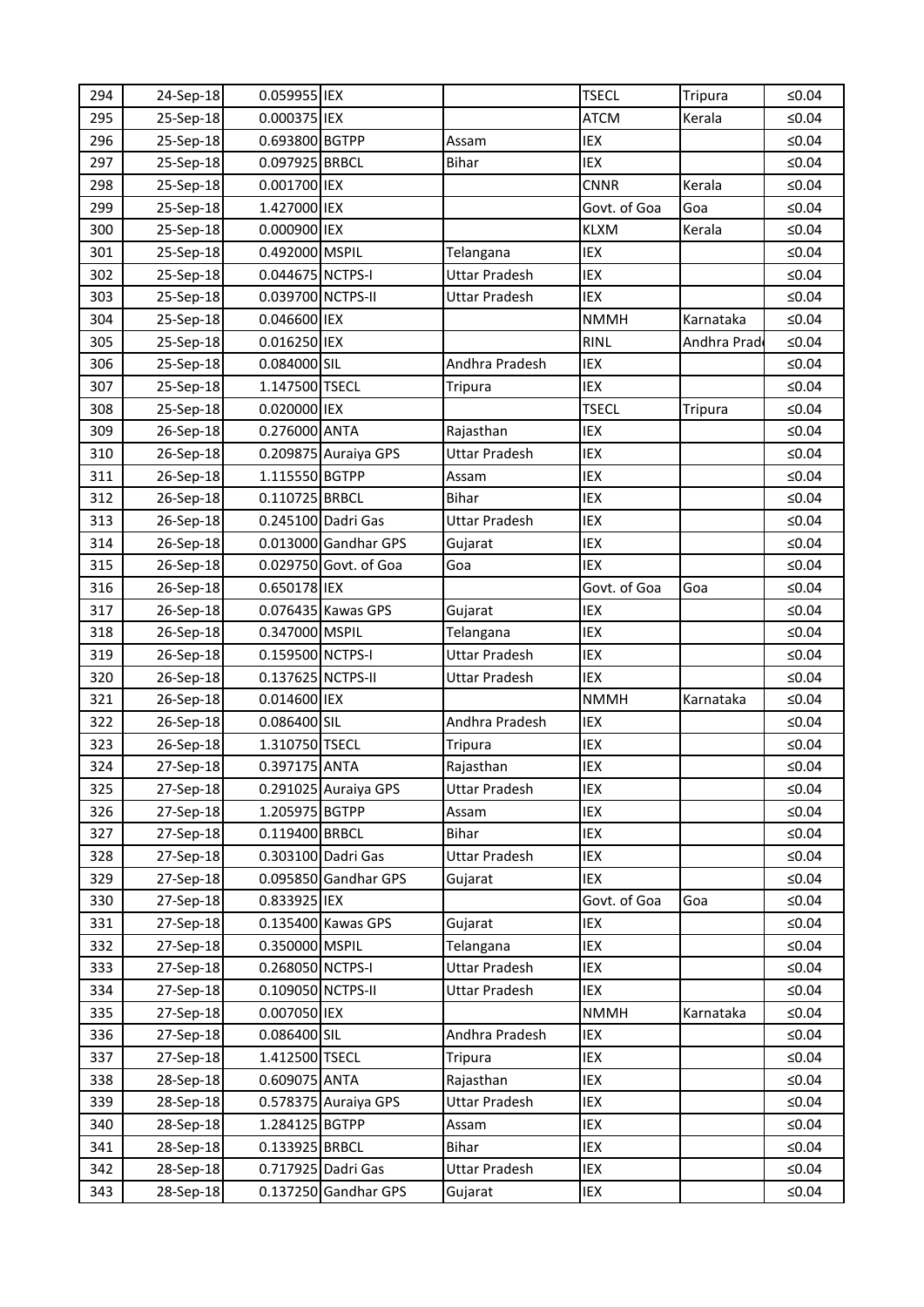| 344 | 28-Sep-18    |                   | 0.056250 Govt. of Goa | Goa                  | <b>IEX</b>   |           | $≤0.04$  |
|-----|--------------|-------------------|-----------------------|----------------------|--------------|-----------|----------|
| 345 | 28-Sep-18    | 0.583500 IEX      |                       |                      | Govt. of Goa | Goa       | ≤ $0.04$ |
| 346 | 28-Sep-18    |                   | 0.507750 Kawas GPS    | Gujarat              | IEX          |           | ≤ $0.04$ |
| 347 | 28-Sep-18    | 0.350000 MSPIL    |                       | Telangana            | IEX          |           | $≤0.04$  |
| 348 | 28-Sep-18    | 0.186250 NCTPS-I  |                       | <b>Uttar Pradesh</b> | IEX          |           | ≤ $0.04$ |
| 349 | 28-Sep-18    | 0.104125 NCTPS-II |                       | <b>Uttar Pradesh</b> | IEX          |           | $≤0.04$  |
| 350 | 28-Sep-18    | 0.022225 IEX      |                       |                      | <b>NMMH</b>  | Karnataka | ≤0.04    |
| 351 | 28-Sep-18    | 0.061800 SIL      |                       | Andhra Pradesh       | IEX          |           | ≤ $0.04$ |
| 352 | 28-Sep-18    | 1.488750 TSECL    |                       | <b>Tripura</b>       | IEX          |           | $≤0.04$  |
| 353 | 29-Sep-18    | 0.408625 ANTA     |                       | Rajasthan            | IEX          |           | ≤ $0.04$ |
| 354 | 29-Sep-18    |                   | 0.407750 Auraiya GPS  | <b>Uttar Pradesh</b> | IEX          |           | $≤0.04$  |
| 355 | 29-Sep-18    | 1.189600 BGTPP    |                       | Assam                | IEX          |           | ≤ $0.04$ |
| 356 | 29-Sep-18    | 0.116950 BRBCL    |                       | <b>Bihar</b>         | IEX          |           | ≤ $0.04$ |
| 357 | 29-Sep-18    |                   | 0.392875 Dadri Gas    | <b>Uttar Pradesh</b> | IEX          |           | $≤0.04$  |
| 358 | 29-Sep-18    |                   | 0.092500 Gandhar GPS  | Gujarat              | IEX          |           | ≤ $0.04$ |
| 359 | 29-Sep-18    |                   | 0.005000 Govt. of Goa | Goa                  | IEX          |           | $≤0.04$  |
| 360 | 29-Sep-18    | 0.836000 IEX      |                       |                      | Govt. of Goa | Goa       | ≤0.04    |
| 361 | 29-Sep-18    |                   | 0.433300 Kawas GPS    | Gujarat              | IEX          |           | ≤ $0.04$ |
| 362 | 29-Sep-18    | 0.366000 MSPIL    |                       | Telangana            | IEX          |           | $≤0.04$  |
| 363 | 29-Sep-18    | 0.096800 NCTPS-I  |                       | <b>Uttar Pradesh</b> | IEX          |           | ≤ $0.04$ |
| 364 | 29-Sep-18    | 0.053300 NCTPS-II |                       | <b>Uttar Pradesh</b> | IEX          |           | ≤ $0.04$ |
| 365 | 29-Sep-18    | 0.024200 IEX      |                       |                      | <b>NMMH</b>  | Karnataka | ≤0.04    |
| 366 | 29-Sep-18    | 0.052800 SIL      |                       | Andhra Pradesh       | IEX          |           | ≤ $0.04$ |
| 367 | 29-Sep-18    | 1.517500 TSECL    |                       | Tripura              | IEX          |           | ≤ $0.04$ |
| 368 | 30-Sep-18    | 0.857125 BGTPP    |                       | Assam                | IEX          |           | ≤ $0.04$ |
| 369 | 30-Sep-18    | 0.106300 BRBCL    |                       | <b>Bihar</b>         | IEX          |           | ≤ $0.04$ |
| 370 | 30-Sep-18    | 0.009350 IEX      |                       |                      | <b>CNNR</b>  | Kerala    | ≤0.04    |
| 371 | 30-Sep-18    |                   | 0.722000 Govt. of Goa | Goa                  | IEX          |           | ≤ $0.04$ |
| 372 | 30-Sep-18    | 0.285000 IEX      |                       |                      | Govt. of Goa | Goa       | $≤0.04$  |
| 373 | 30-Sep-18    | 0.004950 IEX      |                       |                      | <b>KLXM</b>  | Kerala    | $≤0.04$  |
| 374 | 30-Sep-18    |                   | 0.087375 KSTPS-I & II | Chhatisgarh          | IEX          |           | $≤0.04$  |
| 375 | 30-Sep-18    | 0.009003 Kudgi    |                       | Karnataka            | IEX          |           | $≤0.04$  |
| 376 | 30-Sep-18    | 0.334500 MSPIL    |                       | Telangana            | IEX          |           | ≤ $0.04$ |
| 377 | 30-Sep-18    | 0.081800 NCTPS-I  |                       | <b>Uttar Pradesh</b> | IEX          |           | $≤0.04$  |
| 378 | 30-Sep-18    | 0.050775 NCTPS-II |                       | <b>Uttar Pradesh</b> | IEX          |           | ≤ $0.04$ |
| 379 | 30-Sep-18    | 0.044200 IEX      |                       |                      | <b>NMMH</b>  | Karnataka | ≤0.04    |
| 380 | 30-Sep-18    | 0.008900 RhSTPS-I |                       | <b>Uttar Pradesh</b> | IEX          |           | $≤0.04$  |
| 381 | 30-Sep-18    | 0.052800 SIL      |                       | Andhra Pradesh       | IEX          |           | ≤0.04    |
| 382 | 30-Sep-18    | 0.166125 SSTPS    |                       | <b>Uttar Pradesh</b> | IEX          |           | $≤0.04$  |
| 383 | 30-Sep-18    | 1.281250 TSECL    |                       | Tripura              | IEX          |           | ≤ $0.04$ |
| 384 | 30-Sep-18    | 0.040000 IEX      |                       |                      | <b>TSECL</b> | Tripura   | $≤0.04$  |
| 385 | 30-Sep-18    | 0.002300 VSTPS-I  |                       | Madhya Pradesh       | IEX          |           | $≤0.04$  |
|     | <b>Total</b> | 120.9082525       |                       |                      |              |           |          |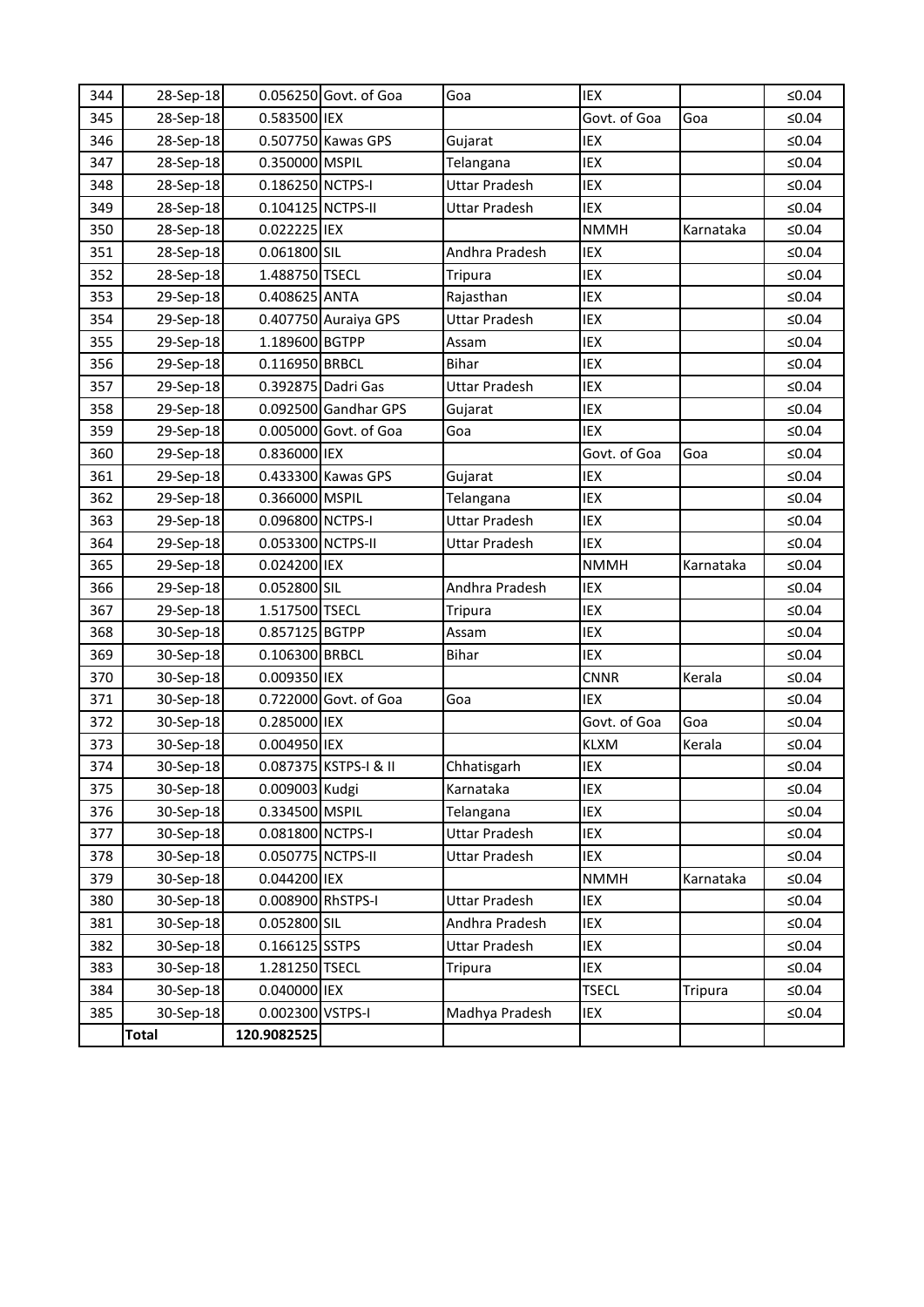**Form IV-G – Term Ahead Power Exchange Transactions of Electricity by Trading Licensees<br>Name of the Trading Licensee: Least Commencer Comment States Read Least Read Least Commence Commence Commence<br>Licence Details (No 4 Da** 

| Month: | Sep-18                     |                                        |                                 |                              |                               |                 |                                |           |                  |         |                          |                   |
|--------|----------------------------|----------------------------------------|---------------------------------|------------------------------|-------------------------------|-----------------|--------------------------------|-----------|------------------|---------|--------------------------|-------------------|
|        | Period of<br>Power         |                                        | <b>Period of Power Delivery</b> |                              | <b>Time of Power Delivery</b> | Scheduled       | Purchase form                  |           |                  | Sold to |                          | Trading           |
| SI No  | Exchange<br>(IFX/PXIL)     | <b>Start Date</b><br>(DD/MM/YYYY)      | <b>End Date</b><br>(DD/MM/YYYY) | <b>Start Time</b><br>(HH:MM) | <b>End Time</b><br>(HH:MM)    | Volume<br>(MUs) | Name of Seller                 | State     | Name of<br>Buyer | State   | Transaction Price(₹/KWh) | Margin(₹/KW<br>h) |
| A      | <b>Intra-Day Contracts</b> |                                        |                                 |                              |                               |                 |                                |           |                  |         |                          |                   |
|        |                            |                                        |                                 |                              |                               |                 | Southern Power Distribution of |           |                  |         |                          | $\leq 0.04$       |
|        | IEX                        | 18-09-2018                             | 18-09-2018                      | 19:00                        | 23:00                         | 0.250000        | Telangana Ltd.                 | Telangana | GOA              | GOA     | 7,000.000                |                   |
|        |                            |                                        |                                 |                              | Total                         | 0.2500          |                                |           |                  |         |                          |                   |
| B      | <b>AnyDay Contracts</b>    |                                        |                                 |                              |                               |                 |                                |           |                  |         |                          |                   |
|        |                            |                                        |                                 |                              |                               |                 |                                |           |                  |         |                          |                   |
|        |                            |                                        |                                 |                              |                               |                 |                                |           |                  |         |                          |                   |
|        |                            |                                        |                                 |                              |                               |                 |                                |           |                  |         |                          |                   |
|        |                            |                                        |                                 |                              |                               |                 |                                |           |                  |         |                          |                   |
| C      |                            | <b>Day-Ahead Contingency Contracts</b> |                                 |                              |                               |                 |                                |           |                  |         |                          |                   |
|        |                            |                                        |                                 |                              |                               |                 |                                |           |                  |         |                          |                   |
|        |                            |                                        |                                 |                              |                               |                 |                                |           |                  |         |                          |                   |
|        |                            |                                        |                                 |                              |                               |                 |                                |           |                  |         |                          |                   |
| D      | <b>Daily Contracts</b>     |                                        |                                 |                              |                               |                 |                                |           |                  |         |                          |                   |
|        |                            |                                        |                                 |                              |                               |                 |                                |           |                  |         |                          |                   |
|        |                            |                                        |                                 |                              |                               |                 |                                |           |                  |         |                          |                   |
|        |                            |                                        |                                 |                              |                               |                 |                                |           |                  |         |                          |                   |
|        |                            |                                        |                                 |                              |                               |                 |                                |           |                  |         |                          |                   |
| E      | <b>Weekly Contracts</b>    |                                        |                                 |                              |                               |                 |                                |           |                  |         |                          |                   |
|        |                            |                                        |                                 |                              |                               |                 |                                |           |                  |         |                          |                   |
|        |                            |                                        |                                 |                              |                               |                 |                                |           |                  |         |                          |                   |
|        |                            |                                        |                                 |                              |                               |                 |                                |           |                  |         |                          |                   |
|        |                            |                                        |                                 |                              |                               |                 |                                |           |                  |         |                          |                   |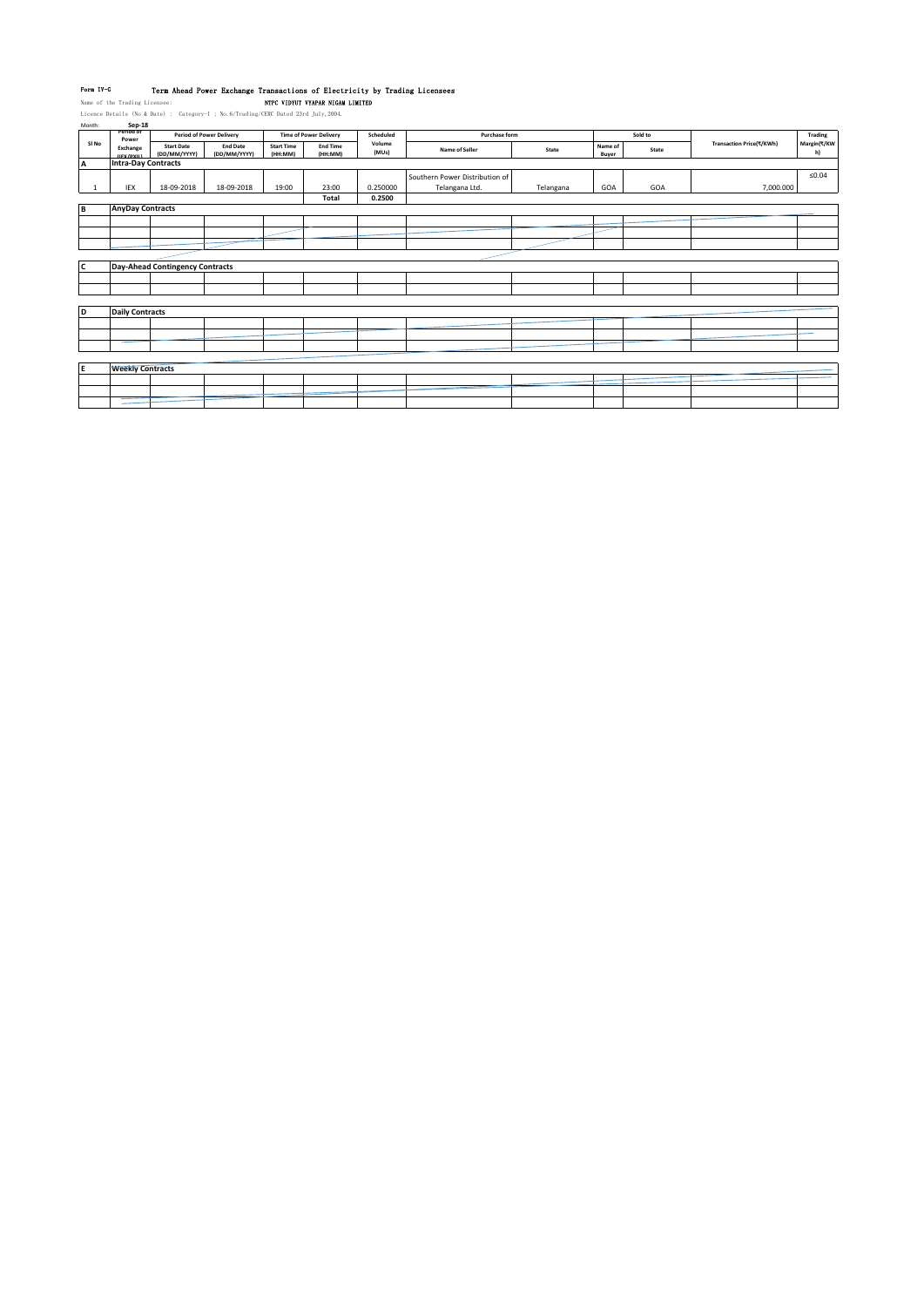| Form IV-H | Renewable Energy Certificates (REC) Trading on Power Exchange by Trading Licensees   |                                                                              |                              |                  |                                            |                                  |  |
|-----------|--------------------------------------------------------------------------------------|------------------------------------------------------------------------------|------------------------------|------------------|--------------------------------------------|----------------------------------|--|
|           | Name of the Tradin NTPC VIDYUT VYAPAR NIGAM LIMITED                                  |                                                                              |                              |                  |                                            |                                  |  |
|           | Licence Details (No & Date) : Category-I ; No. 6/Trading/CERC Dated 23rd July, 2004. |                                                                              |                              |                  |                                            |                                  |  |
| Month     | Sep-18                                                                               |                                                                              |                              |                  |                                            |                                  |  |
| Sr. No.   | Name of REC Client                                                                   | <b>Client Type</b><br>(Renewabl<br>е<br>generator/<br>Obligated<br>Entities) | Name of<br>Power<br>Exchange | Volume<br>(RECs) | <b>Market Clearing</b><br>Price<br>(₹/REC) | <b>Trading Margin</b><br>(₹/KWh) |  |
|           |                                                                                      |                                                                              |                              |                  |                                            |                                  |  |
| 1         | <b>NEEPCO</b>                                                                        | Eligible<br>Entity                                                           | <b>IEX</b>                   | 6815             | 1,000.00                                   | ≤.0.04                           |  |
|           |                                                                                      |                                                                              | Total                        | 6815             |                                            |                                  |  |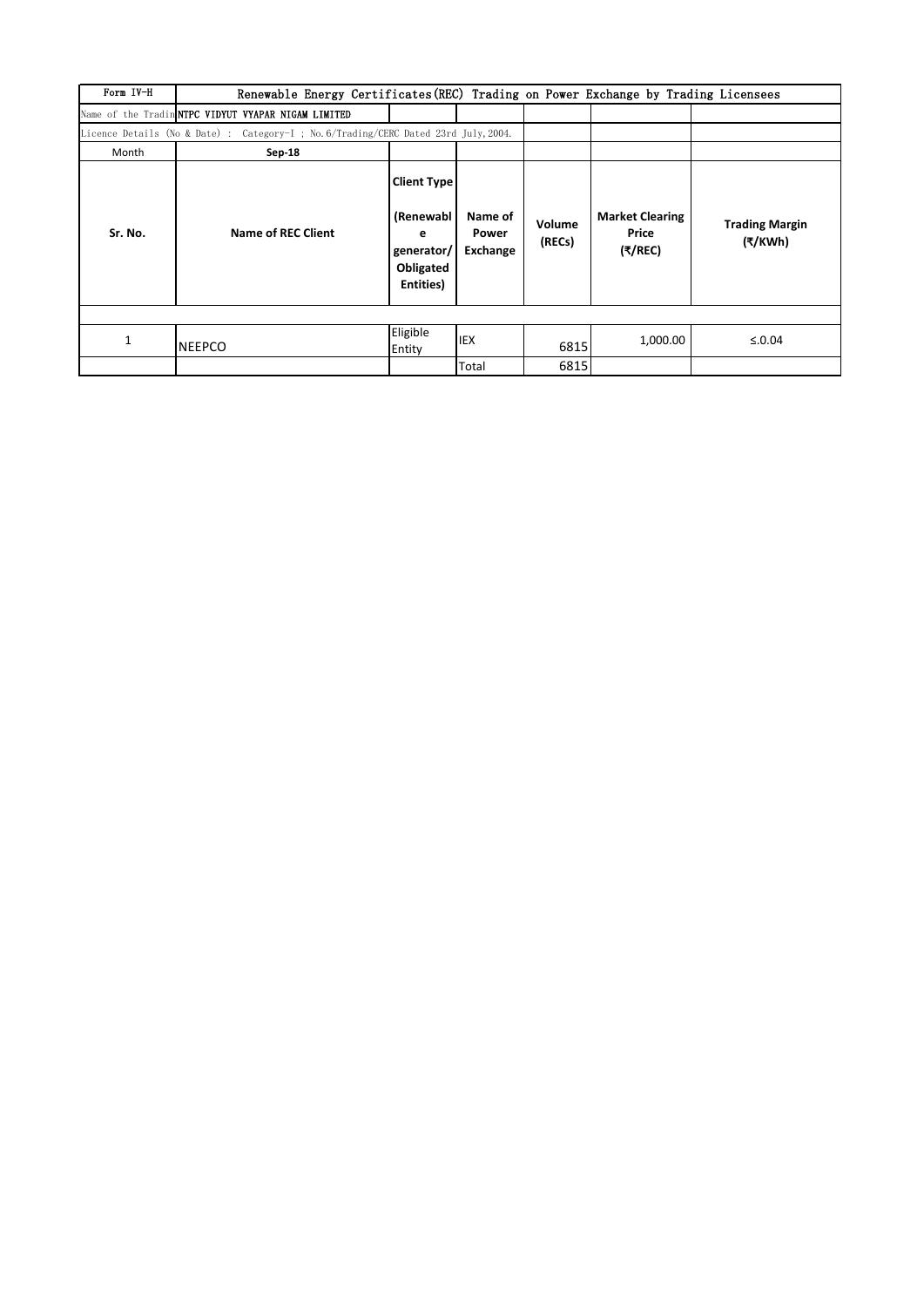# Form IV-I Open Position of Inter-State Electricity Contracts by Trading Licensees

Name of the Trading Licensee: NTPC VIDYUT VYAPAR NIGAM LIMITED

Licence Details (No & Date) : Category-I ; No.6/Trading/CERC Dated 23rd July,2004. Month: **Sep-18**

|                | Long Position of Trader (Purchased but not sold)   |                                                                |                                  |                                        |
|----------------|----------------------------------------------------|----------------------------------------------------------------|----------------------------------|----------------------------------------|
| Sr.No          | <b>Date of Contract</b><br>(DD/MM/YYYY)            | <b>Uncontracted tenure (Open</b><br>Position) in Days / Months | <b>Uncontracted Volume (Mus)</b> | <b>Purchase Price</b><br>$\int$ /kwh)* |
| 1              |                                                    |                                                                |                                  |                                        |
| 2              |                                                    |                                                                |                                  |                                        |
| 3              |                                                    |                                                                |                                  |                                        |
| 4              |                                                    |                                                                |                                  |                                        |
|                | Short Position of Trader (Sale but not purchased). |                                                                |                                  |                                        |
| Sr.No          | <b>Date of Contract</b><br>(DD/MM/YYYY)            | Uncontracted tenure (Open<br>Position) in Days / Months        | <b>Uncontracted Volume (Mus)</b> | <b>Purchase Price</b><br>$\int$ /kwh)* |
| 1              |                                                    |                                                                |                                  |                                        |
| $\overline{2}$ |                                                    |                                                                |                                  |                                        |
| 3              |                                                    |                                                                |                                  |                                        |
| 4              |                                                    |                                                                |                                  |                                        |
|                |                                                    |                                                                |                                  |                                        |

\* Price has to be reported separately for each contract.